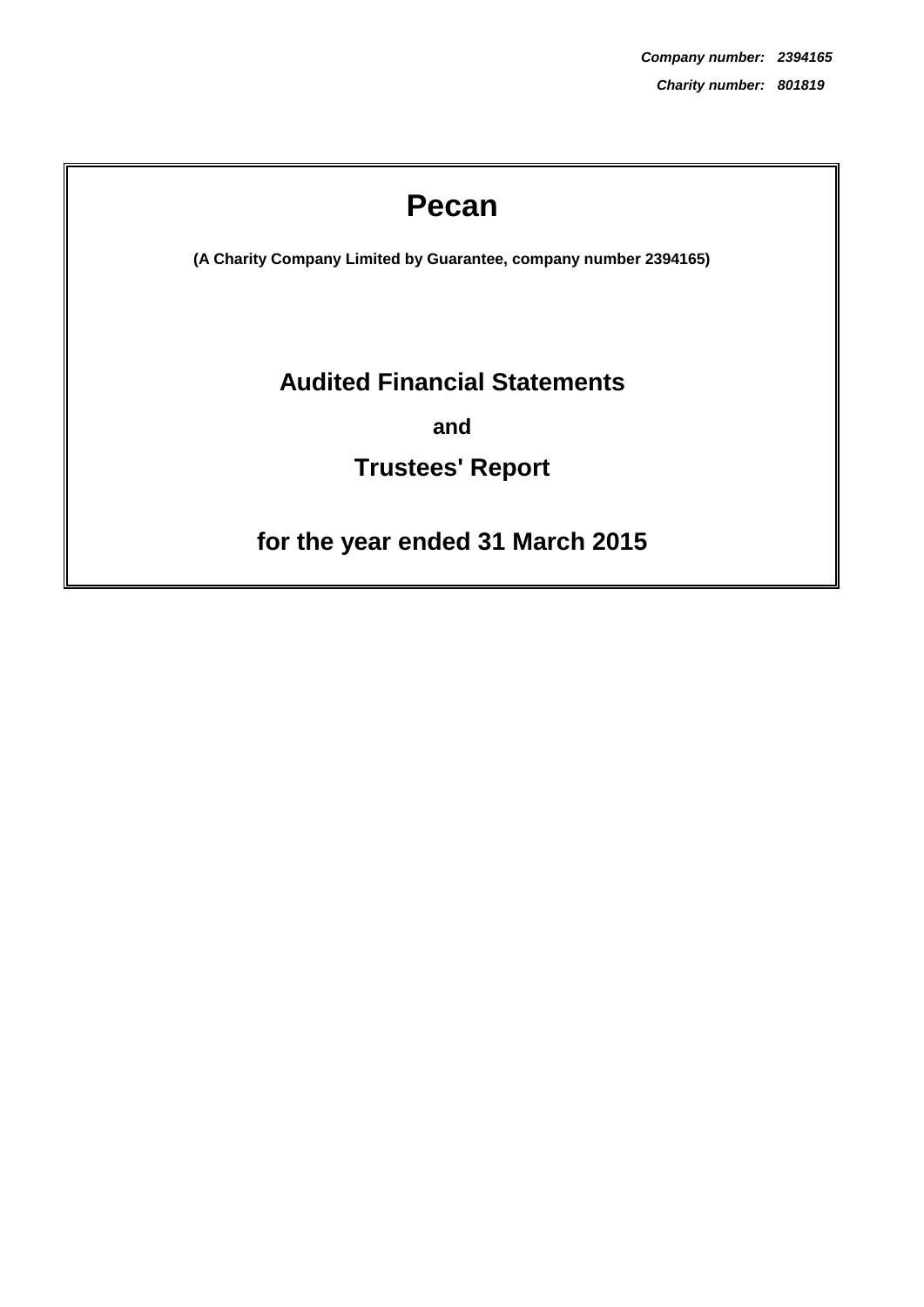## AT **Pecan (A Charity Company Limited by Guarantee, company number 2394165)**

**Index to the Financial Statements for the year ended 31 March 2015**

| $\overline{2}$ |
|----------------|
| 3              |
| $4 - 11$       |
| 12             |
| 13             |
| 14             |
| 15             |
| 16             |
| $17 - 22$      |
|                |

**Page**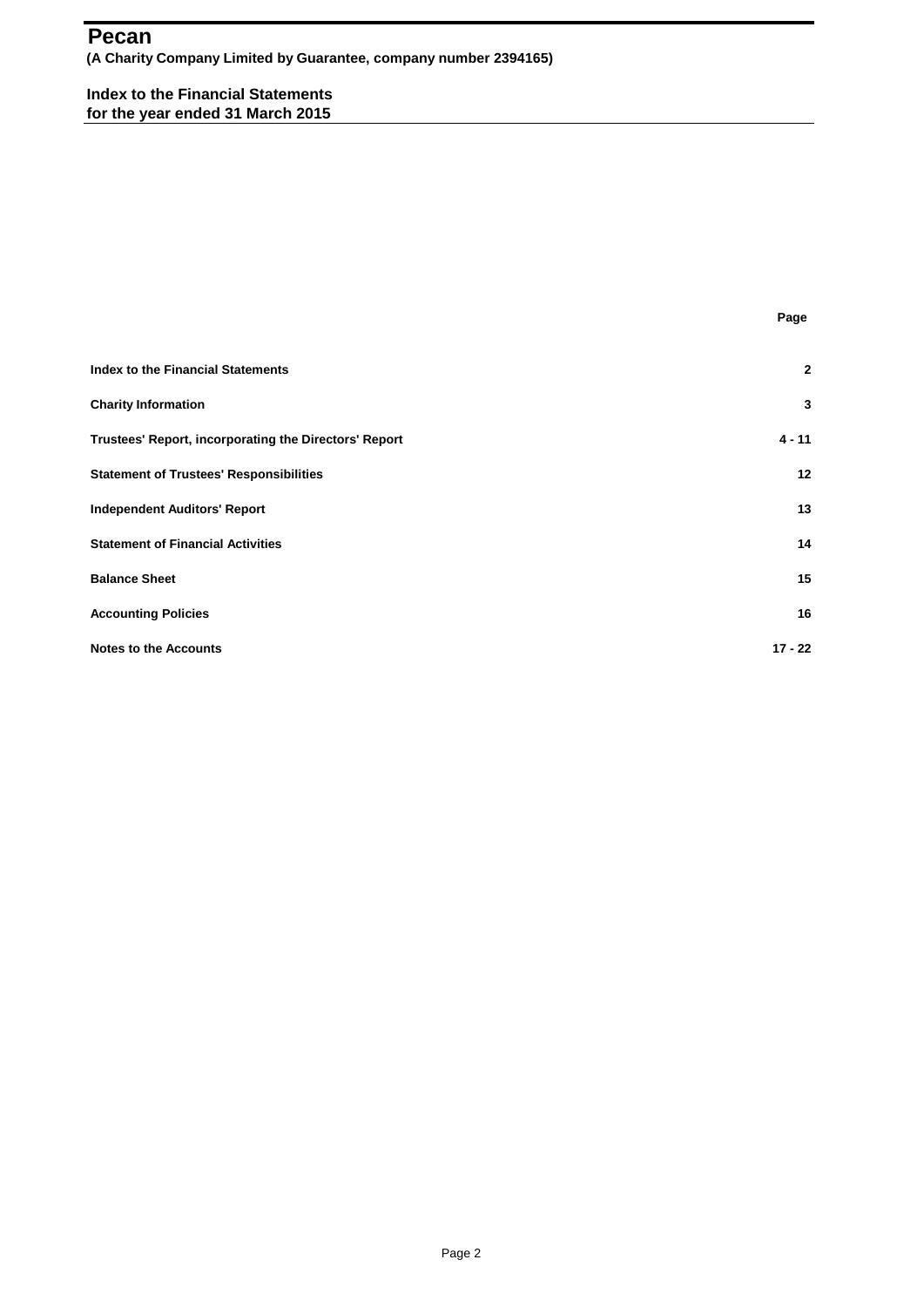## AT **Pecan (A Charity Company Limited by Guarantee, company number 2394165)**

### **Charity Information for the year ended 31 March 2015**

Pecan is a company limited by guarantee and a registered charity governed by its memorandum and articles of association. The directors of the charity are its trustees for the purposes of charity law and throughout this report are collectively referred to as the trustees.

| <b>Charity name:</b>                                | Pecan                                                                                                                                                                         |                            |
|-----------------------------------------------------|-------------------------------------------------------------------------------------------------------------------------------------------------------------------------------|----------------------------|
| <b>Company registration number:</b>                 | 2394165<br>England & Wales                                                                                                                                                    |                            |
| Charity registration number:                        | 801819                                                                                                                                                                        |                            |
| Principal and registered office:                    | 121A Peckham High Street<br>Peckham<br>London SE15 5SE                                                                                                                        |                            |
| <b>Trustees who held office</b><br>during the year: | Eelco Wiersma - Chair<br>Aderemi Okeshola - Vice chair<br>John Willis<br>Anne Marie Yiannis - Kallika<br>Paul Jones                                                           | - deceased 27th April 2015 |
| Secretary:                                          | <b>Chris Price</b>                                                                                                                                                            |                            |
| <b>Senior Management:</b>                           | Chris Price - Executive Director                                                                                                                                              |                            |
| <b>Senior Statutory Auditor:</b>                    | <b>Anthony Armstrong FCA</b><br><b>Armstrong &amp; Co</b><br><b>Chartered Accountants &amp; Statutory Auditors</b><br>4a Printing House Yard<br>Hackney Road<br>London E2 7PR |                            |
| Solicitors:                                         | <b>Grant Saw</b><br>110-114 Norman Road<br>Greenwich<br>London SE10 9EH                                                                                                       |                            |
| <b>Bankers:</b>                                     | <b>Barclays Bank plc</b><br>United Kingdom House<br>180 Oxford Street<br>London W1D 1EA<br><b>CCLA</b><br>Senator House<br>85 Victoria Street<br>London EC4V 4ET              |                            |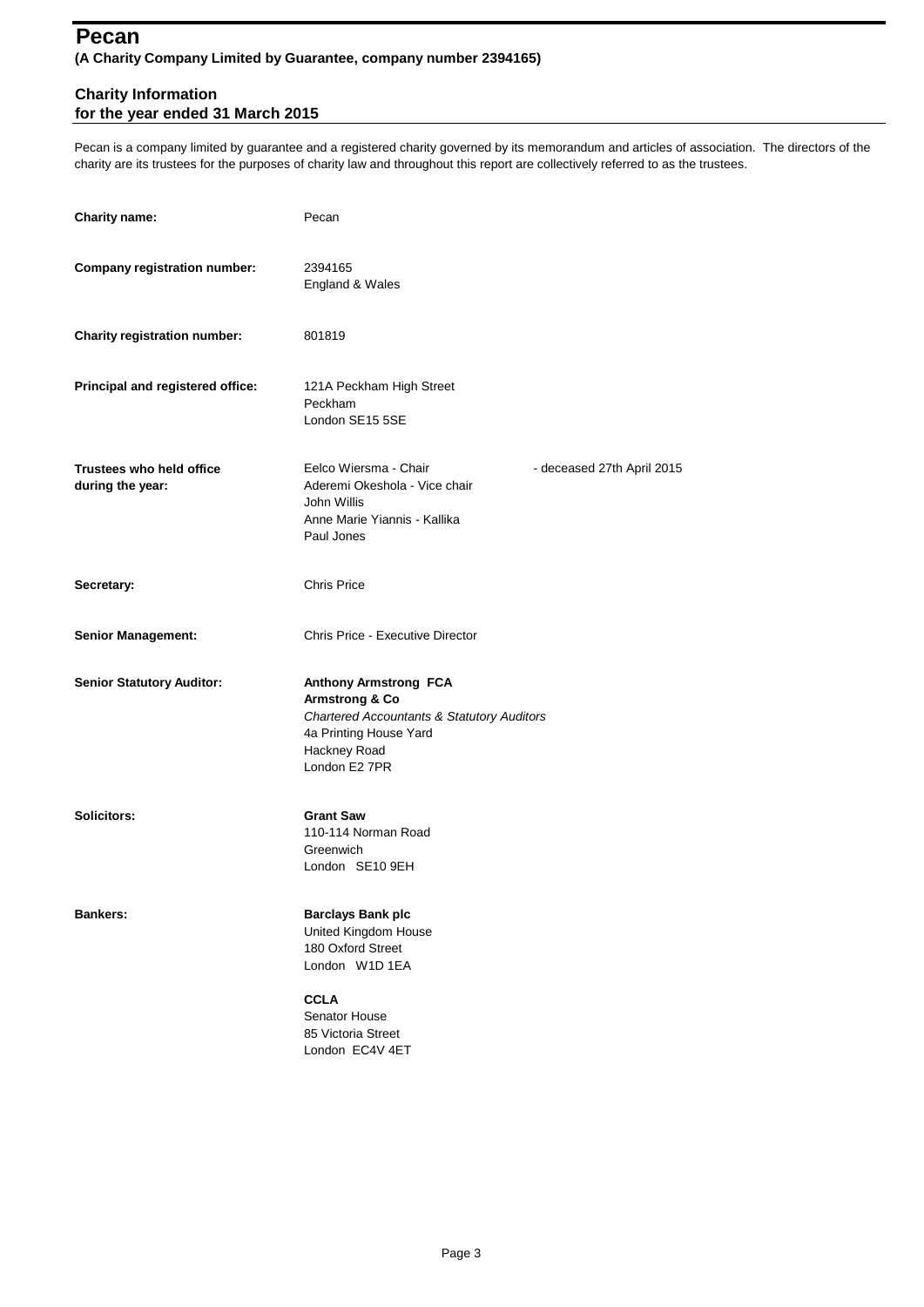The Trustees of Pecan present their report together with the financial statements for the year ended 31 March 2015.

### **Principal activity**

The principal activity of the charity in the year under review was that of the provision of information, advice and guidance, training and assistance to unemployed persons, people from disadvantaged communities and ex-offenders.

### **Trustees**

The Trustees of the charity who held office during the year are disclosed on page 3.

### **Structure, Governance and Management**

### **Governing Document**

Pecan is a charitable company limited by guarantee, incorporated on 12 June 1989 and registered as a charity on 21 July 1989. The company was established under a Memorandum of Association which established the objects and powers of the charitable company and is governed under its Articles of Association. In the event of the company being wound up members are required to contribute an amount not exceeding £1.

### **Recruitment and Appointment of Members and Trustees**

### *1. Members*

- a. Membership will be open to all churches that can sign and continue to affirm the Churches Together Statement of Faith and whose principal place of worship is situated in Peckham and/or the London Borough of Southwark
- b. Once accepted for membership a senior church leader ("SCL") from each member church ("Member Church") will be invited to be the representative from their Member Church. They shall be entitled to nominate in writing a different person ("Substitute") from their Member Church to attend meetings and vote on behalf of the Member Church. Neither any SCL nor any Substitute may be employed by Pecan
	- $\bullet$ Members will be invited to an annual meeting. The annual meeting must include Pecan's Annual General Meeting
	- And may include:-
	- $\bullet$ A speaker invited to talk about an area of social action and a Christian response
- $\bullet$ A forum session to discuss Christian social action in Southwark

The members of the company act as guarantors to the liability of £1 each.

### *2. The Board of Directors*

The Directors of Pecan are also Trustees of the Charity.

The Board meet quarterly and in a number of sub-committees; they set policy and direction for the charity, and oversee the work of the Executive Director.

All the directors are Christians and church members of good standing; they help Pecan to maintain its Christian ethos and are not remunerated.

The Board of Directors ('The Board') are made up of members who have experience and expertise relating to Pecan's work in providing training and support for the marginalised and unemployed. The Board may appoint any member of the Company or any other suitable person, either as a replacement of a member or as an additional member to the Board. Such appointments must be confirmed by election at the next Annual General Meeting. Appointment of the Secretary is the Board's function.

New trustees are recruited by advertising through newsletters to our member and supporter network. The skills and mix of current trustees are regularly analysed and we try to recruit trustees with complementary skills and backgrounds.

The Board may delegate its powers to sub-committees consisting of members of the Board who have expertise in that particular area of management. All proceedings and decisions of the sub-committee are reported back to the Board's next meeting.

New trustees participate in a full induction programme upon appointment.

### *3. Senior Management*

The day to day management of the charity is the responsibility of the Executive Director who is appointed by the Board.

### **Operational Structure**

All programs of work are managed by project managers. Senior management provides support and oversight of projects, and ensures that standards are maintained across the organisation. Senior management also takes the lead on applying for new contracts and the strategic planning and monitoring of the organisation.

### **Pecan and other charities/organisations**

In order to achieve Pecan's objects, the charity works in partnership with many local, national and international organisations and government agencies whilst retaining a prime focus on its neighbourhood within the London region.

### **Risk Assessment**

The charity maintains and actively monitors its risk register. The register is presented to the Board at each quarterly meeting by the Executive Director; significant risks are identified and actions agreed and monitored at subsequent meetings.

A Health and Safety update is also presented to the Board at each quarterly meeting, along with any updates to related procedures and policies. Ellis Whittam PLC have been employed to manage health and safety on behalf of Pecan.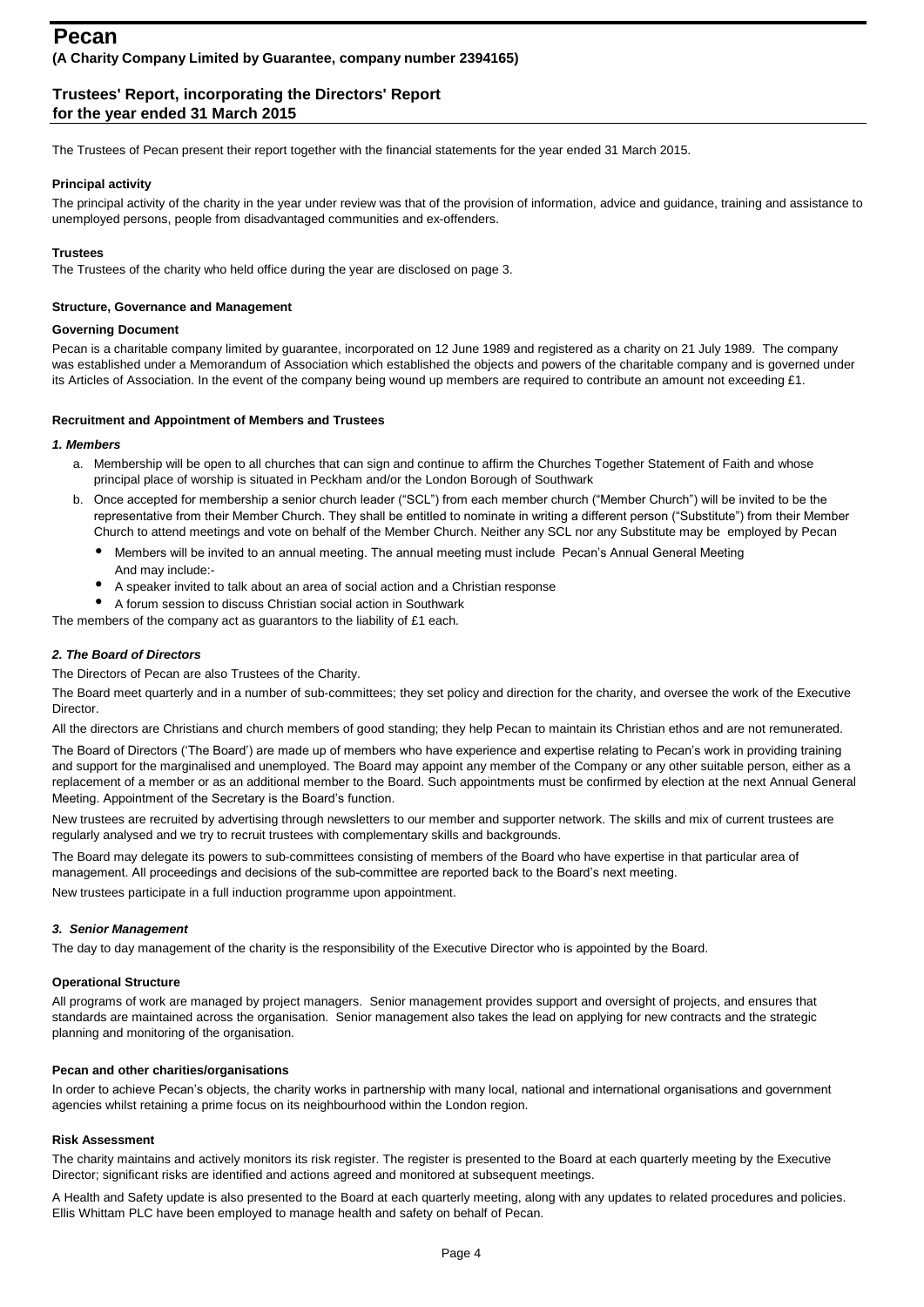### **Objectives and Activities**

### **Pecan's Charitable Objects**

Pecan is governed by its Memorandum and Articles of Association. These state that Pecan's objects are:

- (a) To advance the Christian religion.
- (b) The relief of unemployment for the benefit of the public in such ways as may be thought fit, including providing training and other assistance to help people find employment.
- (c) The relief of poverty in particular among unemployed people.
- (d) To preserve and protect the physical environment for the benefit of the public by the promotion of waste reduction, re-use, reclamation and recycling and the use of recycled products.

### **Policies to further our Objects**

Pecan is a Christian organisation with the vision to help transform the lives of those we work with, many of whom face seemingly insurmountable barriers to realise their dreams. These are vulnerable groups such as ex-offenders and their families, refugees and asylum-seekers, young people and the long term unemployed. We seek to enable each individual to achieve their full potential and through that to see the community they are a part of being transformed.

All our projects seek to address the multiple needs of our participants and work towards their social inclusion, through the development of holistic projects. We work in partnership with local churches supporting initiatives to meet the needs of the community, as well as seeking to be an advocate for those we work with by challenging inequality and injustice on a local and a national level.

Over the last 25 years, we have shown ourselves to be successful in working with many hard-to-reach groups within the communities we serve, delivering skills training and services to those in need. In addition, as a Christian organisation we are committed to outworking our core values through our relationships with all those with whom we interact.

We are committed to the outworking of our vision over the long-term in line with our organisational values:

- $\bullet$ **Excellence** – pursuing excellence in all we do, by providing the highest quality of service to best support our participants, staff and the community
- $\bullet$ **Empowering** – seeing the individuals and communities we work with empowered to make their own choices and affect their own situation
- $\bullet$ **Equality and Diversity** – celebrating diversity and ensuring equal access to our services for all participants regardless of race, colour, nationality, ethnic origin, religion, gender, sexual orientation, age or disability
- $\bullet$ **Prayer** – prayer is a key foundation on which all our work is established and is an integral part of our life together
- $\bullet$ **Pioneering** – pioneering projects that find new ways to address the needs of our participants and work towards their social inclusion
- $\bullet$ **Accountability** – transparency, participation and learning across all areas of our work both internally and externally
- $\bullet$ **Advocacy** – using our voice and standing alongside our participants and the local community to influence issues impacting them
- $\bullet$ **Collaboration** – achieving our vision through partnership with the local community, churches and other groups and organisations
- $\bullet$ **Sustainability** – protecting the environment, promoting health and encouraging ethical lifestyles through initiatives such as Fairtrade

### **Uniqueness**

Our aim is to seek to serve people in a way that empowers them to gain control of their lives. Our heart continues to be in Peckham with outreach across the borough of Southwark and other communities in our great capital city.

The service people receive at Pecan is important. What is vital, though, is the experience they receive. We aim to meet people at various points in their life, whether they are looking for work, friendship, or support at a time of crisis, and to host a service that meets their needs. The vital part for us is how people are treated because needs can be more than just practical. Our strap line is built on more than the service we offer; it is built on people's experience of Pecan. Our aim is to demonstrate Kindness, Belief and Hope to everyone who comes into contact with Pecan.

### *Kindness*

At Pecan, kindness means that people will be treated with honesty, compassion and fairness. It doesn't mean simply telling people what they want to hear; it means helping them to understand what needs to be said. Kindness brings reality to situations and supports people through their trauma, on whatever level, and helps them to deal with it. Kindness is keeping with people when times are tough rather than denying the situation.

### *Belief*

At Pecan we never stop believing in the potential of every person. Everyone is unique. Everyone is loved. We aim to help people on a journey of self-belief to a place where they can see their value to the community around them. By helping people to see the good in themselves we can help them to achieve in the world.

### *Hope*

Through kindness and belief we want Pecan to be an experience that inspires hope in people who use our projects or interact with our volunteers, staff, partners and visitors. It is through having hope that we can all focus on positive next steps in life.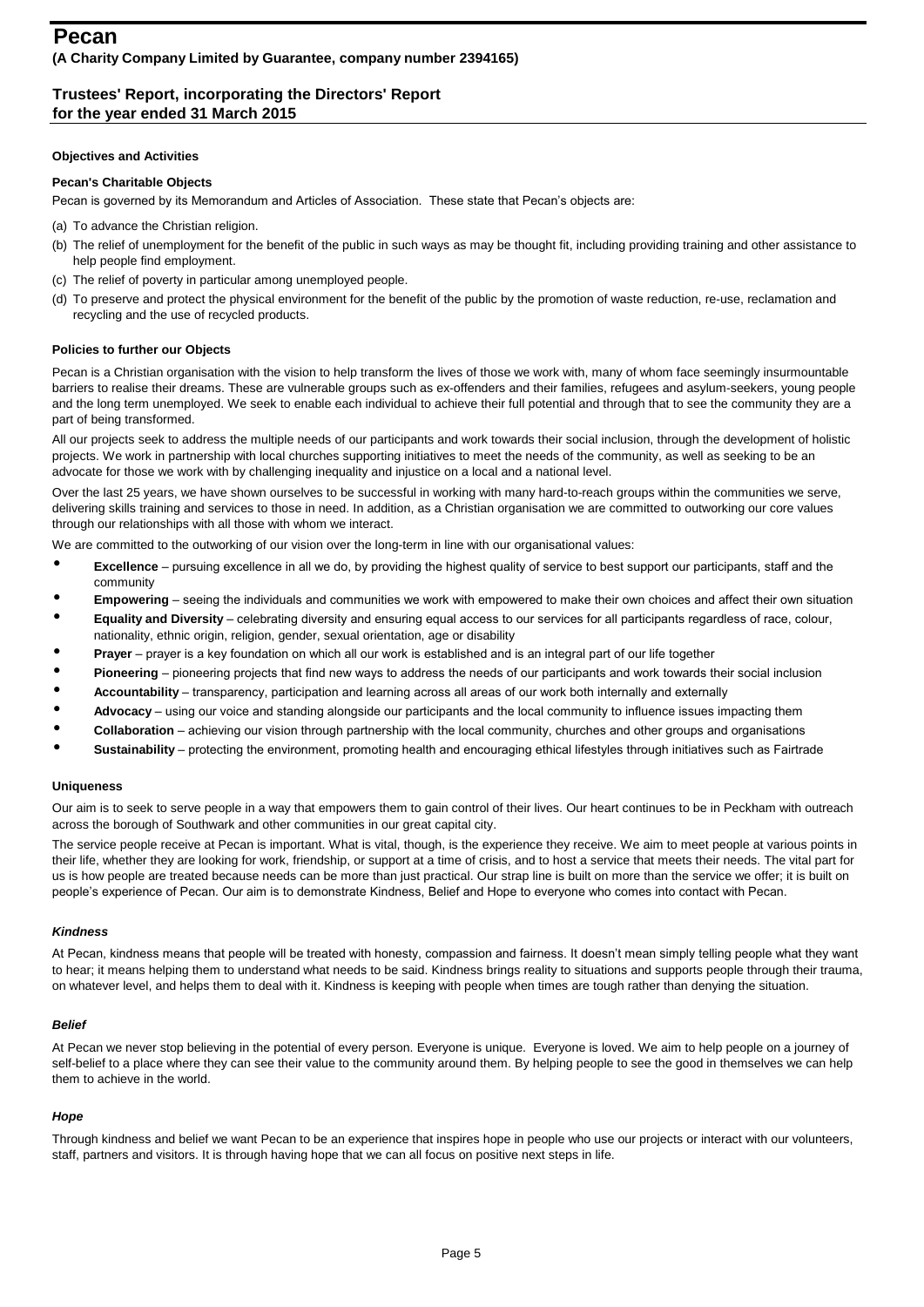### **Objects for the year**

Our strategic objectives are:

- 1) To address the multiple needs of our participants and work towards their social inclusion, through the development of holistic projects.
- 2) To work with and support the local church in meeting the practical needs of the community.
- 3) To challenge inequality and injustice on a local and national level, with and for our community.

### **Progress towards objectives**

In the year under review Pecan continued to provide the same services for the whole year. Two services during the year changed contract and we had the opportunity to trial some new services.

During the year Pecan split its services into three areas of work which have been called the Pecan Pillars: Employment, Community and Resettlement. The table below gives the understanding of the work of each of the pillars. All projects that Pecan delivers fall into at least one pillar;



### **Resettlement**

### **Moving On**

Funded by the Big Lottery, this project continued to grow in depth and reputation through the year. The Centre for Social Justice launched a report in April 2014 called Meaningful Mentoring http://www.centreforsocialjustice.org.uk/publications/meaningful-mentoringwhere Pecan was referred to as a 'The most impressive women's mentoring organisation' The aim of the project is to help young women in prison and then on release from prison to find new ways to desist from crime and move forward to overcome personal issues and set achievable goals with a mentor. With mentor support they can think through decisions and avoid the habits that had led them to being given a prison sentence. By the end of the year the project had supported 130 women. We have 114 women who have actively shown an interest in employment and training. Many of these have seen a significant change in their outlook in life with only 17.4% returning to prison compared with the national average for women in the same age group of 58%. The project has recently been awarded the prestigious mentoring and befriending associations APS (Approved Provider Standard).

*"My mentor has helped me with the basics, i.e. helping me prepare for my release, visiting me in times of trouble and when I was feeling low and*  most importantly, she made me feel like I am worthy, can do better and change my life for good. She has shown me that there are truly decent *beings left in this world."*

Moving On Participant

### **Employment**

### **National Careers Service**

During this year the contract for National Careers Services came to an end and a new contract was launched. Prospects continued as the prime provider for both contracts. Pecan was successful in becoming a provider in the new contract. The new contract is being offered in a very different way. This has meant that we needed to re-profile the team and make three members of staff redundant in the process. The new shape to the team is settling into place and people are continuing to receive an essential service to move them back into employment.

*"I didn't have a CV so the first thing we did was to create a CV and to talk about job search. We talked about covering letters and made one to upload onto Universal Job Match along with the CV….. I have gone from applying for one or two jobs a week to a minimum of five a day and I've had two interviews and was offered both jobs."*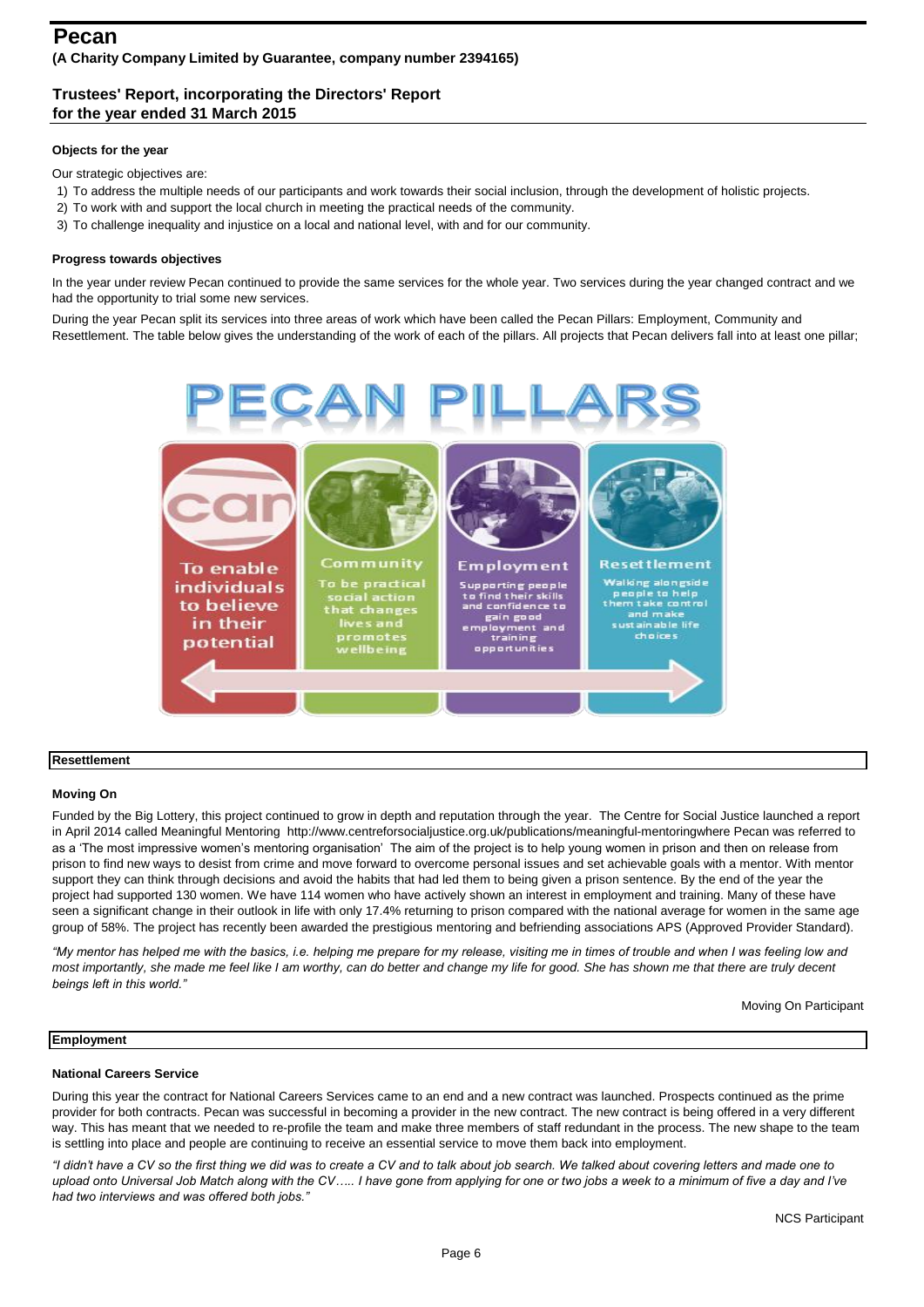### **Southward Works**

During the year Southwark Works Empower continued to support ex-offenders in Southwark to find employment. We also ran a 12 month project called Prime Plus which successfully supported residents aged over 50 to get back into work. Both of these projects under the Southwark Works umbrella have proved to be very successful and have surpassed targets in securing employment for our clients.

*"I had never heard of disclosure before. Within 3 weeks of registering with Pecan, I attended three interviews, and I was offered a job as a hotel waitress. I will never forget the help received at Pecan."*

Southwark Works Empower Participant

### **Ignition**

Ignition has continued to recruit new churches during the year. We have trained 73 new volunteers through running 12 Train the Trainer courses. This has resulted in 12 churches and two community organisations actually delivering 24 job-search courses for those seeking work. Our partnership with Jericho Foundation in Birmingham has continued to increase the level of service provided to churches. In May we staffed a joint stall with the Cinnamon Trust at the Big Church Day Out. At this we were able to share the project with hundreds of church members, taking 140 enquiries over one weekend.

"Sometimes, the reason people don't have a job is because they are depressed and have low self-esteem. My role is to help people find self-belief and to change their attitude from, 'I can't' to 'I can and I will'. The Ignition programme has given me the chance to do this....Being involved as a *volunteer and working with people who are struggling to get a job has inspired me to press on with my own training!"* 

New Volunteer Trainer

### **Community**

### **Southwark Foodbank**

During this financial year the number of people referred to Southwark Foodbank has dropped slightly. This has given us the opportunity to provide additional support to help people change their situation so that they no longer need food banks. With the reduction in numbers we are now able to tackle the root causes of their situation.

During the year we have been able to work alongside a number of companies including Barclays, Tesco, Carillion and Keepmoat who have been able to help us financially, with food and with practical support.

*"I didn't know you helped people like me, I have been in this situation since August 2013 with no one else to turn to"*

Foodbank client

### **HOurBank**

During the year, HOurBank has initiated more group activities including a gardening group and walking group. They have also organised two Bring and Fix events and been involved in a variety of community events. Members have regularly expressed how HOurBank has helped them to become much more sociable and feel better about themselves.

HOurBank was proud to celebrate its 15th year of operating in Southwark.

*"I enjoy finding out new things, which involves me talking to other people. Normally, I'd just be walking down main roads and streets to the shops, but there's so much other stuff to see. This takes you places you wouldn't normally go".*

HOurBank member talking about the walking group

### **Peckham Traders Training**

In the summer of 2014 we were able to run a short pilot programme in partnership with Peckham Vision and Rye Lane Traders Association. The aim of the programme was to help improve community relations between traders and customers in the Rye Lane area. With support from Trading Standards and Southwark Police we were able to survey customers and traders and then provide a series of training sessions for traders. These sessions were well received by the attendees. Sadly we have not been able to secure further funding to build on the initial work.

Additional to these services we have been working towards launching a new Social Enterprise that will provide training and work experience opportunities in the community. We have also been working with Southwark Council to secure new premises for the Southwark Foodbank. This has been a long, but fruitful process and should be opened later in the new financial year.

### **Who uses our services**

During the year 2014 -15 Pecan has continued to work alongside groups of people who are considered to be in need or hard to reach. Our main focus has been on ex-offenders, people over 50, those affected by benefit changes, people with social isolation issues and people who are long term unemployed. All support is offered to our clients free of charge. Eligibility criteria are dictated by the funders, and so differ for each programme. Most services are targeted to meet the needs of specific disadvantaged groups. The majority of our programmes have a focus on supporting people within the London borough of Southwark, although some projects can take people from across London. As one of the main focuses of our work is supporting people into employment, the majority of our programmes are targeting people who are currently unemployed.

Pecan was formed as an expression of the work of the local churches. Therefore we consider it vital that we treat every client, employee, volunteer and stakeholder in a way which reflects the value they have in God's sight. We recognise that disadvantage and discrimination exist in society and Pecan is committed to striving to eliminate these inequalities. We aim to be fair, reasonable and just in all our responsibilities. To do this we will work within the framework of Kindness, Belief and Hope.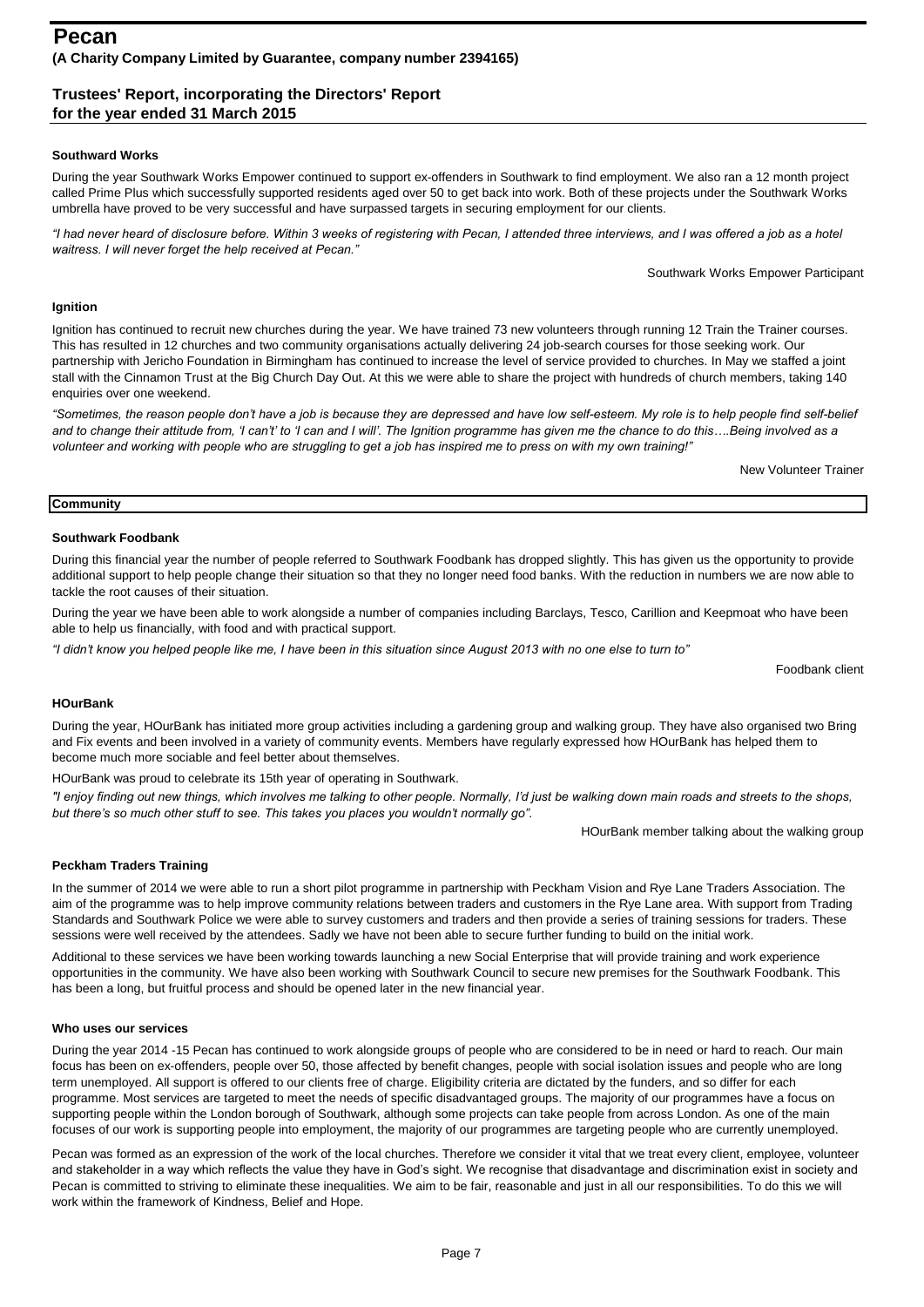Pecan is committed to ensuring that no person or group of persons being recruited for or attending a Pecan course will be treated less favourably than any other person or group of persons because of their race, colour, ethnic or national origins, or because of their religion or belief, gender, sexual orientation, gender re-assignment, disability, appearance, age or marital status.

We consider that unemployed people, ex-offenders and those on low incomes are excluded from full participation in society. Pecan is committed to action that counteracts this exclusion. In particular, Pecan encourages and trains clients to gain control over their own lives. We intend to ensure requirements or conditions do not unfairly or unjustifiably limit access to services, jobs, or volunteering opportunities.

### **Statistics for projects 2014 - 2015**

### **Gender**

| Male          | 46%  |
|---------------|------|
| <b>Female</b> | 54%  |
| Not stated    | 0%   |
| <b>TOTAL</b>  | 100% |

#### **Age**

| 18-24        | 13%  |
|--------------|------|
| 25-49        | 56%  |
| $50+$        | 31%  |
| Not stated   | 0%   |
| <b>TOTAL</b> | 100% |

### **Employment status**

| Employed/Self employed | 21%  |
|------------------------|------|
| Unemployed             | 79%  |
| Retired                | 0%   |
| <b>TOTAL</b>           | 100% |

### **Ethnicity**

| Asian        | 4%   |
|--------------|------|
| <b>Black</b> | 55%  |
| Other        | 3%   |
| Mixed        | 6%   |
| White        | 31%  |
| <b>TOTAL</b> | 100% |

\* All recorded information included - where information is unknown this has been removed

\* Statistics on children has not been included

### **Volunteering**

Volunteers continue to provide an essential contribution to our work as a charity and our participants are able to benefit directly from the additional support and wider expertise volunteers can offer. Volunteers are involved in a wide range of our work, in terms of frontline contact with clients, delivering Foodbank services and helping with office tasks. Several key volunteers cover our reception and have therefore been the first point of contact for anyone contacting Pecan. We have also seen a significant number of people offering one-off volunteering at Foodbank collections across the borough. We would like to give a big thank you to all the people who have given their time freely to support our clients.

There were 119 volunteers working with the charity during the year in the following main categories:

| Foodbank (regular volunteers based at Pecan) |   |
|----------------------------------------------|---|
| Foodbank (regular volunteers based at other  |   |
| welcome centres)                             |   |
| Foodbank (casual volunteers doing weekend    |   |
| collections)                                 |   |
| <b>Employment Support</b>                    | 3 |
| Central / General Support                    |   |
| <b>TOTAL</b>                                 |   |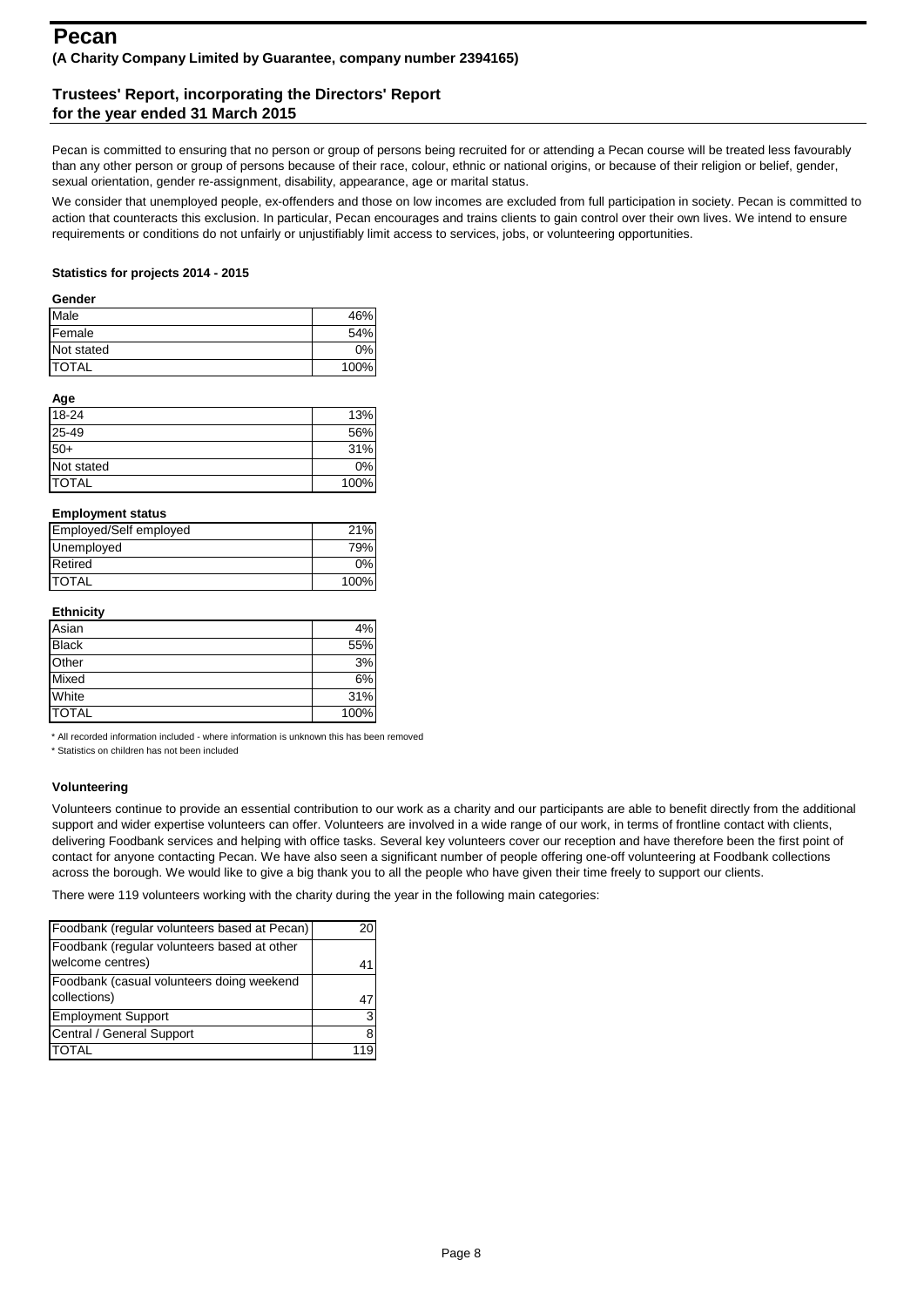### **Achievement and performance**

The table below compares the number of supported clients over the three years to 2015. Some projects have seen an increase in numbers, while others have seen a decrease. The reasons for this vary, depending on the project:

- $\bullet$ Southwark Works, due to a change in contract.
- $\bullet$ HOurBank, due to inactive members being removed from the members register.
- $\bullet$ Foodbank due to us providing more advice and signposting so that people were able to improve their situations and no longer needed to return to the project.

| <b>Projects</b>                                                                             | <b>Number of Clients Supported</b> |         |         |  |
|---------------------------------------------------------------------------------------------|------------------------------------|---------|---------|--|
|                                                                                             | 2012-13                            | 2013-14 | 2014-15 |  |
| Information Advice & Guidance - Southwark Works<br>(clients accessing the service)          | 144                                | 220     | 119     |  |
| Information Advice & Guidance - National Careers Service<br>(clients accessing the service) | 1,954                              | 2,027   | 2,181   |  |
| Foodbank (people fed)                                                                       | 3,308                              | 4,506   | 3,729   |  |
| Moving On (Female ex-offenders)                                                             | 50                                 | 74      | 123     |  |
| HOurbank (active members)                                                                   | 138                                | 142     | 143     |  |
| Ignition (people trained and participants)                                                  | 49                                 | 242     | 247     |  |
| Total Number of Clients Supported:                                                          | 5,643                              | 7,211   | 6,542   |  |

### *Fundraising and facilities performance*

During the year 2014 -2015, Pecan renewed contracts to deliver Information, Advice & Guidance (IAG) under National Careers Service as a subcontractor of Prospects. We also secured an additional one year with Southwark Council to deliver IAG as part of the Southwark Works partnership for people over 50 and for ex-offenders. We were successful with two bids to the London Borough of Southwark Community Capacity Fund for both Southwark HOurBank and Southwark Foodbank. Foodbank was also supported with funding from the council's Emergency Support Scheme. Moving On is funded by the Big Lottery and Ignition is funded through trust funds.

During the year we have continued to work with Felton Fundraising. We have paid £7,380 for their services during the year and for this they have secured for Pecan £49,200.

We received trust funding and voluntary donations towards our Foodbank and general expenditure including over £7,000 raised by volunteers Julian Kelly and Jane Round for completing the London Marathon.

### *Investment performance*

Pecan invests reserve bank balances on deposit with a charity investment specialist. Interest earned is shown in the accounts. During the year Pecan opened an investment bond with CCLA to attain a better return on reserves.

### **Financial Review**

### **Results for the year**

The results of the period and financial position of the charity are shown in the annexed financial statements.

The Statement of Financial Activities shows that total income for the year was £787,031 and total expenditure incurred was £802,459 resulting in a deficit of £15,428. This deficit was offset by capital gains on investments of £17,926 resulting in a total surplus for the year of £2,498.

The balance of total unrestricted reserves at the end of the financial year was £893,891, which is a decrease of £11,557 since 2014.

### **Tangible fixed assets for use by the charity.**

Fixed assets are set out in Note 15 to the accounts.

### **Reserves Policy**

The trustees consider that a policy of holding a minimum of 6 months total expenditure as a general reserve is an appropriate target for the charity. At the end of the financial year we had 7 months' reserves.

### **Principal funding sources and how expenditure supports the charity's key objectives**

Principal funding sources have been outlined above. With the exception of a few general donations, all income is attributed directly to the project to which it relates, and costs are similarly designated.

We seek to operate a full cost recovery calculation to enable general overheads to be met from the projects we operate.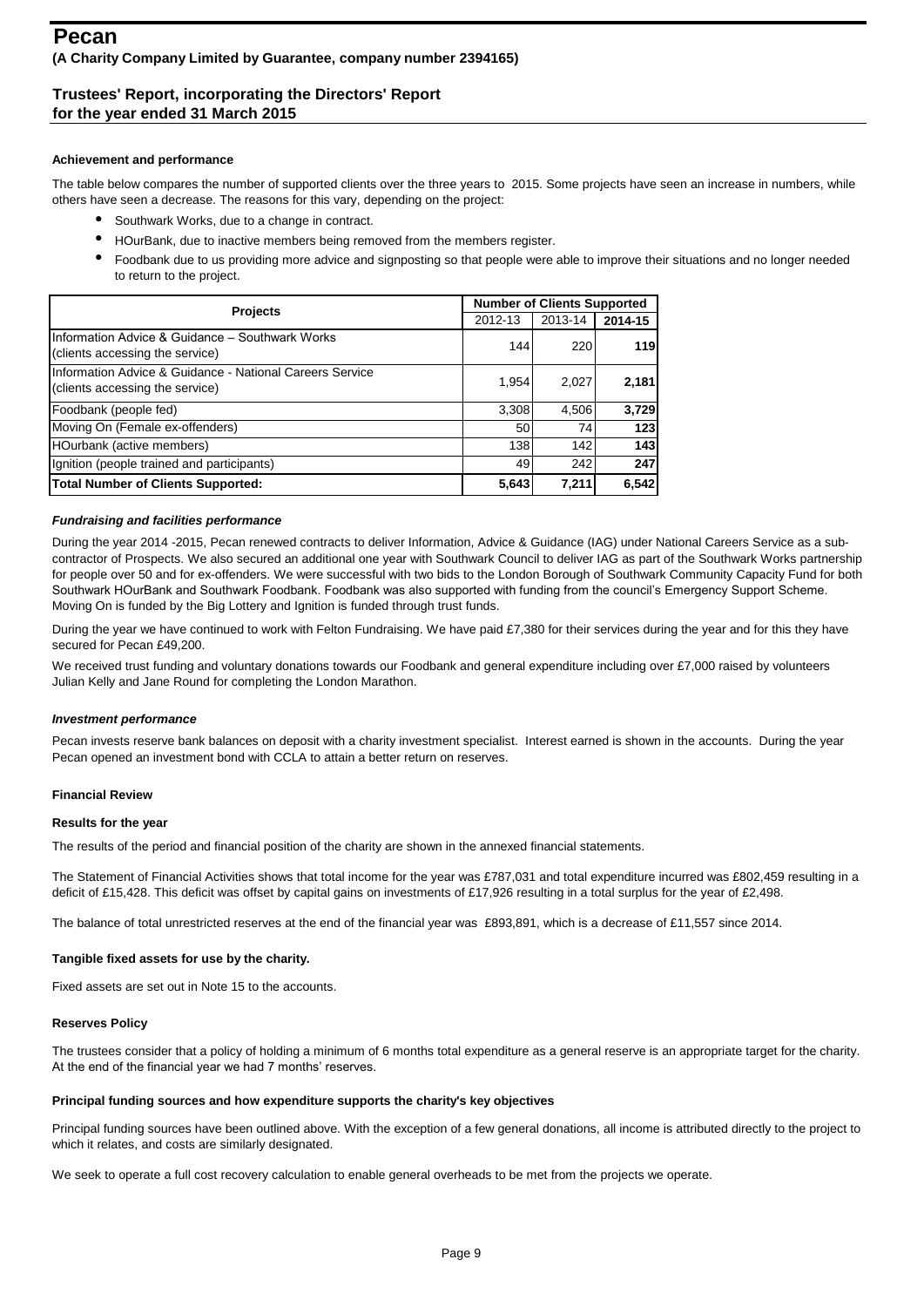### **Plans for future periods**

With funding from Southwark Council's Transition Fund, Pecan was able to enlist the services of EY (formally Ernst and Young) to develop and implement an outcomes and impact assessment framework covering all aspects of Pecan's work and define Pecan's USPs. Over the past year, Pecan has continued to grow in terms of reputation, reach and financial security. This helped us to take a fresh look at the breadth of work we do and consider if we need to focus on one area or understand why we deliver such a variety of services. Our conclusion was that we see the experience of people in contact with Pecan to be the most important aspect, not the service provided. We have a heart for seeing change happen, not through radical processes or shock, but by getting alongside people and helping them to see the good in themselves. From this we have developed our new USPs of Kindness Belief Hope. The USPs are all about the experience of people interacting and getting to grips with their barriers rather than delivering a certain type of service.

Pecan is now concentrating on three areas of work; Community, Resettlement and Employment. All of our current projects fit under at least one of these headings, others could find a home in two or more. We consider ourselves to be a community organisation, working on behalf of the local churches and being a Christian witness in the locality. As we move forward, our aim is to stay relevant to the communities we are serving. To do this we need to develop our current projects and introduce new services which meet our aims and keep in line with our objectives.

Our locality is important to us. At the Annual General Meeting on 29th January we held our first 'Southwark Churches Conversation'. Matt Bird, the founder of the Cinnamon Network and James Nickols from Transforming Southwark gave presentations to the members on how churches are helping to transform communities through various forms of outreach that meet people at their point of need. Our aim with these annual conversations is to generate more discussion between churches about what can be done locally and how projects and networks can be given vitality by church members and leaders becoming active participants in the world outside their church.

As previously mentioned we are seeking to develop our services under the three strands of Community, Resettlement and Employment. This is to enable us to have focus whilst providing a holistic breadth of services.

### **Community**

Within this area of outreach we are seeking to provide services that help bring people out of isolation and are of benefit to the locality. We are currently delivering two services under this area; Foodbank and HOurBank. While there is still a need for Foodbank we will seek to offer the best quality of service possible. This is a service that no one wants to access, it is a sign that you are not able to feed yourself or your family. We always aim to give people dignity in our service. Foodbank needs to be more than handing out food. We are going to become a partner in Trussell Trust's 'More than Food' initiative. This is where our staff and volunteers are trained to develop associated support such as food preparation skills, budgeting and understanding benefits. The aim is to move people away from the issues that led them to using Foodbank. Some of this change will involve developing relationships with people rather than just being a one-off place of support. This will need careful development as we try to ensure that people don't become dependent on foodbank support.

For HOurBank, the drivers for people coming to the service are very different to Foodbank. People choose to be members because they want to give and we want to encourage more people to take part. We do this in several ways, such as through Bring and Fix events, the gardening team or the walking group. We have also developed a Southwark wide partnership with Paxton Green Timebank and Time and Talents, Rotherhithe called Time 4 Southwark. The aim of this is to provide coordination of time banking opportunities and skills being shared across the borough.

Further developments under this area include the establishment of social enterprise, which will employ its first staff member in April and hopefully be operational by October. The enterprise will have a focus on furniture reuse and upcycling as trading products. Associated with the products will be a variety of training opportunities for both our clients and the local community.

### **Resettlement**

For Pecan, this relates to people looking to resettle, following a time in prison or serving a community service. Our current services that provide this support are Moving On and the Southwark Works Empower project.

Empower is proving to be a very successful partnership to support ex-offenders with a strong focus on employment issues. We will seek to develop further opportunities for ex-offenders to find routes into employment through this programme and other new opportunities.

Moving On has become an exemplary project in resettling young women on release from prison. The funding for this project from the Big Lottery Fund (BLF) comes to an end in 2015. We are now seeking opportunities to extend the funding and find new sources of funding. Key areas that we are exploring include the changes in probation service known as 'Transforming Rehabilitation' and the new National Offender management Service (NOMS) sub contracts. The timing of these in relation to the ending of BLF funding will be a key management issue during the coming year. Our aim will be to continue to seek to provide young women with the best opportunities to make sustainable choices on release from prison.

### **Employment**

Following a year of growth and change, Ignition is starting to build a good reputation with churches. Working with The Jericho Foundation and becoming part of the Cinnamon Network have been crucial for the success of the project. With more churches coming on board, we are hoping to embed the project in more and more churches which want to work alongside local unemployed people.

The National Careers Service changed contract format in October 2014. This had a significant impact on the organisation including having to go through a redundancy process. We are very pleased that Prospects continued as our prime contractor; we have a good working relationship with them and appreciate their understanding of and commitment to the voluntary and community sector.

Our Southwark Works contract enabled us to become specialists supporting ex-offenders and people aged over 50 back into employment. We will be developing the quality of this work during the following year and seeking further groups of disenfranchised people in the employment market for whom we can provide support.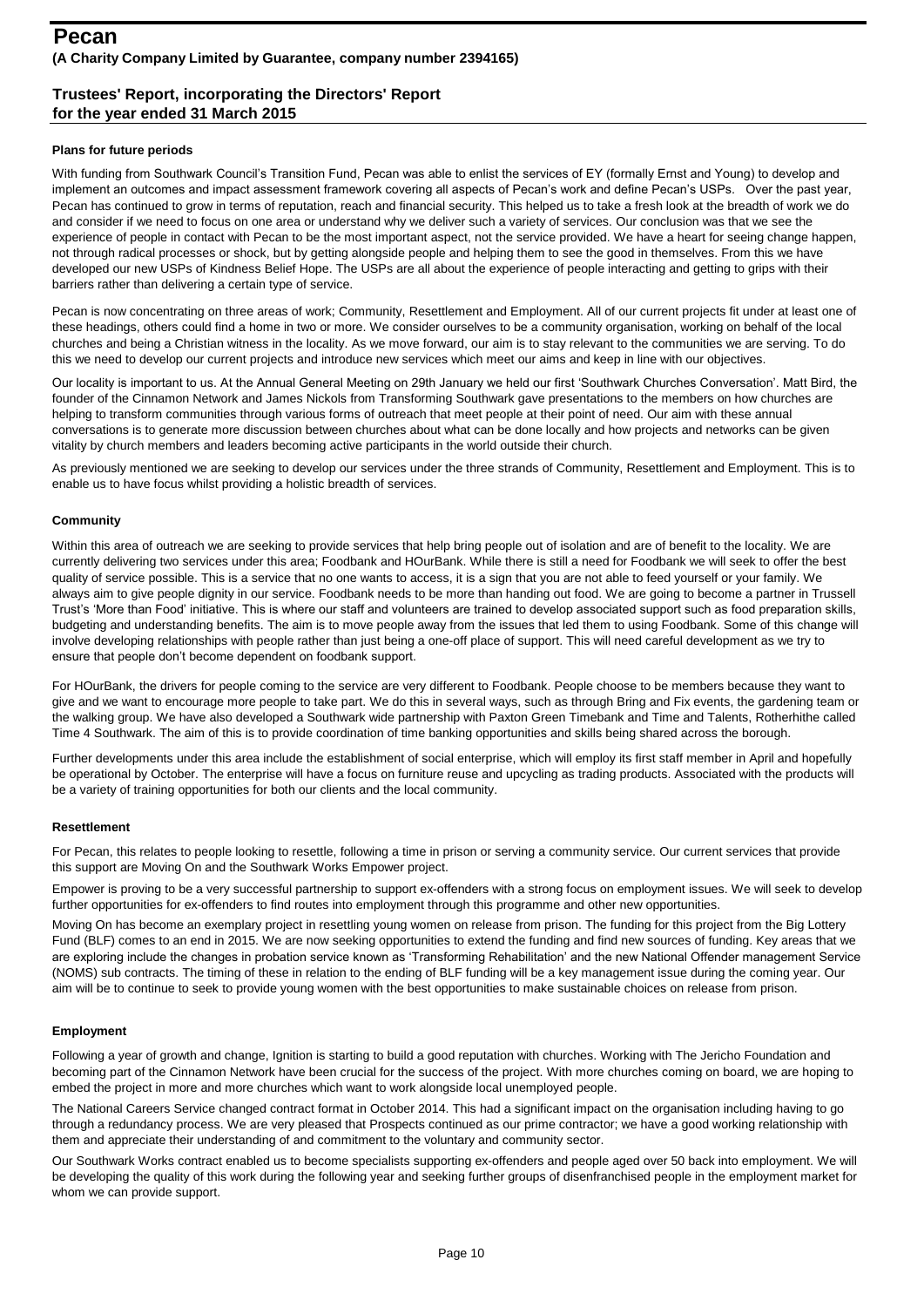### Pecan (A Charity Company Limited by Guarantee, company number 2394165)

### Trustees' Report, incorporating the Directors' Report for the year ended 31 March 2015

During 2015/16 we will be looking to develop new training courses and programmes. These will help people into employment through qualifications and job brokerage. Our aim is to seek sub contracts and partnerships that have a focus on enabling positive relationships that help people to develop their skills and confidence.

The three different areas of development at Pecan; Community, Resettlement and Employment, are all based on relationships. We believe that it is through relationships that we all grow as people and in our understanding of the world around us. Therefore as we look to develop what we offer in the coming year, we will seek to work within the principle of Kindness Bellef Hope to grow relationships, enabling people to be self-confident and enrich the community.

### In Memory of Eelco Wiersma 28th September 1957 - 27th April 2015

It was a very sad day in the life of Pecan when Eelco died. He had been ill for a number of months, in and out of hospital for various operations on a tumour. He passed away peacefully in St Christopher's Hospice, Sydenham after a long and hard battle. This is the end of a story that has love at the centre and hope at the beginning and end. Eelco was a proud Dutchman. He moved to England after falling in love whilst touring with his baseball team. In the 1990's his wife Iris and he became staff at Pecan. Eelco served in a number of roles, making use of and developing his organisational and financial skills, more than his pitching prowess! Eelco worked for Pecan for nearly seven years, before moving on to work in different school offices.

After the sad death of Iris, Eelco in 2010 re-joined Pecan; this time not as a staff member, but as a member of the board of Trustees. He had always loved the organisation. It had meant so much to him and his family that he wanted to give back with his skills and talents.

In 2011, Eelco became Chair of Trustees, overseeing a time of dramatic change in the organisation. He used his sense of calm and humour alongside a prayerful nature to steer the organisation towards increased stability.

Eelco was always passionate about providing relevant and good quality services for clients. He would always ask why we were doing something, looking for the benefit to the clients, volunteers and staff. This was always led by his faith and passion for seeing good in society. A vision of Heaven on earth is where he wanted Pecan to be.

Our thoughts, love and prayers are with his daughter Hannah and his friends and family. Eelco's memory will continue to be part of the fabric and love at Pecan. Thank you to a dear and beloved friend who is truly missed.

### **Independent Auditors**

The auditors, Armstrong & Co, have indicated their willingness to be proposed for re-appointment in accordance with Section 485 of the Companies Act 2006.

Although not required, the trustees have determined that the charitable company be audited under the Companies Act 2006 for the year ended 31st March 2015 and for future years. The charitable company is required to be audited under charities legislation for the year ended 31st March 2015.

This report has been prepared in accordance with the special provisions of Part 15 of the Companies Act 2006 relating to small companies.

The trustees acknowledge and confirm their responsibilities for preparing the financial statements and providing appropriate information to the auditors as detailed in the Statement of Trustees' Responsibilities set out on page 12.

|                          | The financial statements were approved by the Board of Trustees on 15 September 2015 and signed on its behalf by: |
|--------------------------|-------------------------------------------------------------------------------------------------------------------|
|                          |                                                                                                                   |
|                          |                                                                                                                   |
| Aderemi Okeshofa         |                                                                                                                   |
| <b>Chair of Trustees</b> |                                                                                                                   |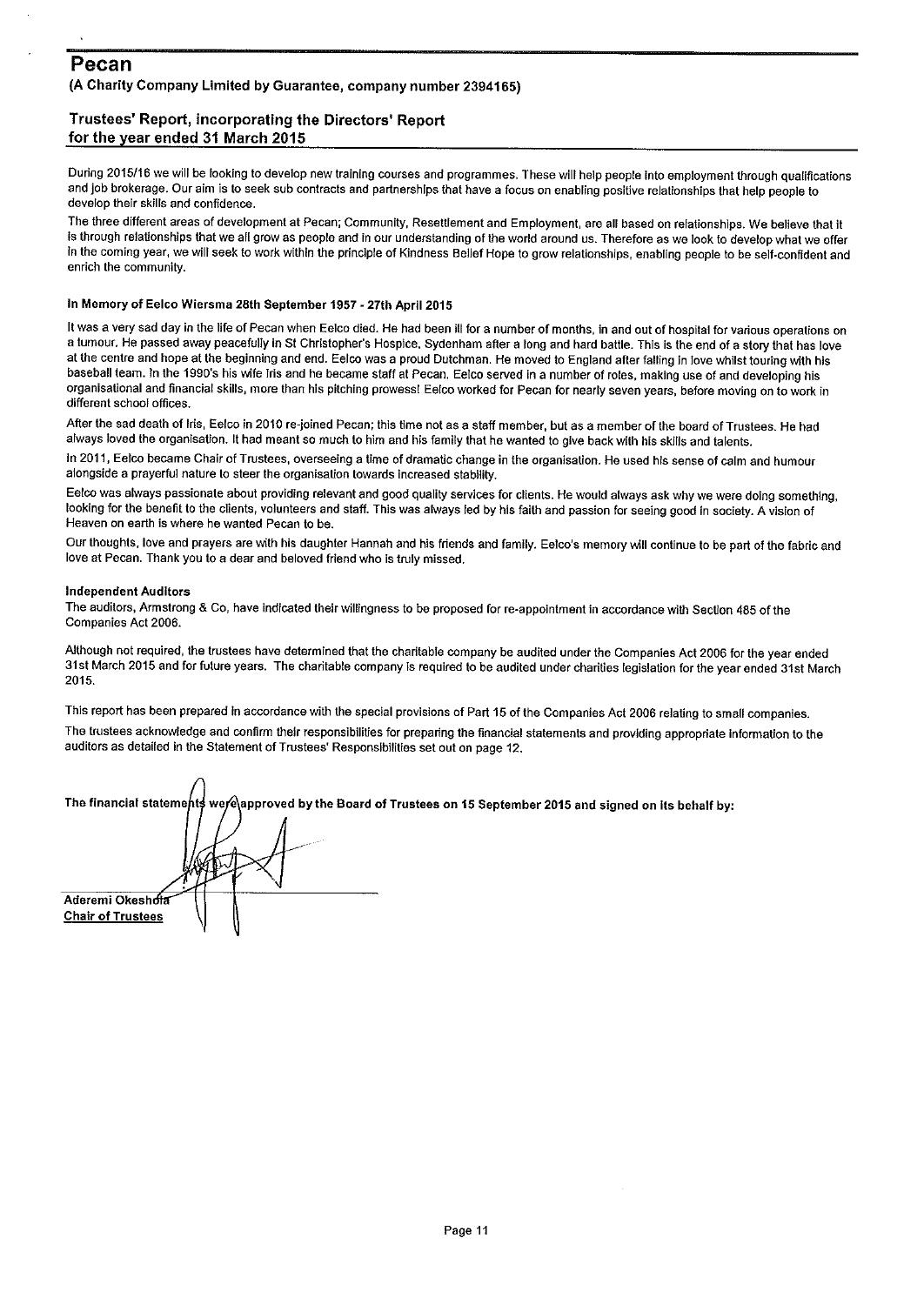### **Statement of Trustees' Responsibilities for the year ended 31 March 2015**

### **Statement of trustees' responsibilities**

The trustees (who are the directors of the charity for the purpose of company law) are responsible for preparing the Trustees' Annual Report and the financial statements in accordance with applicable law and United Kingdom Accounting Standards (United Kingdom Generally Accepted Accounting Practice).

Company law requires the trustees to prepare financial statements for each financial year which give a true and fair view of the state of affairs of the charitable company and of the incoming resources and application of resources, including the income and expenditure, of the charitable company for that period. In preparing these financial statements, the trustees are required to:

- a) Select suitable accounting policies and apply them consistently;
- b) Observe the methods and principles in the Charities SORP;
- c) Make judgements and estimates that are reasonable and prudent;
- d) Follow applicable accounting standards and statements of recommended practice, subject to any material departures disclosed and explained in the accounts;
- e) Prepare the financial statements on the going concern basis unless it is inappropriate to assume that the charity will continue in operation.

The trustees are responsible for keeping adequate accounting records which disclose with reasonable accuracy at any time the financial position of the charity and enable them to ensure that the financial statements comply with the Companies Act 2006 and charity legislation. They are also responsible for safeguarding the assets of the charity and hence for taking reasonable steps for the prevention and detection of fraud and other irregularities.

### **Statement as to disclosure of information to auditors**

So far as the trustees are aware, there is no relevant audit information of which the charitable company's auditor is unaware, and the trustees have taken all steps that they ought to have taken to make themselves aware of any relevant audit information and to establish that the auditor is aware of that information.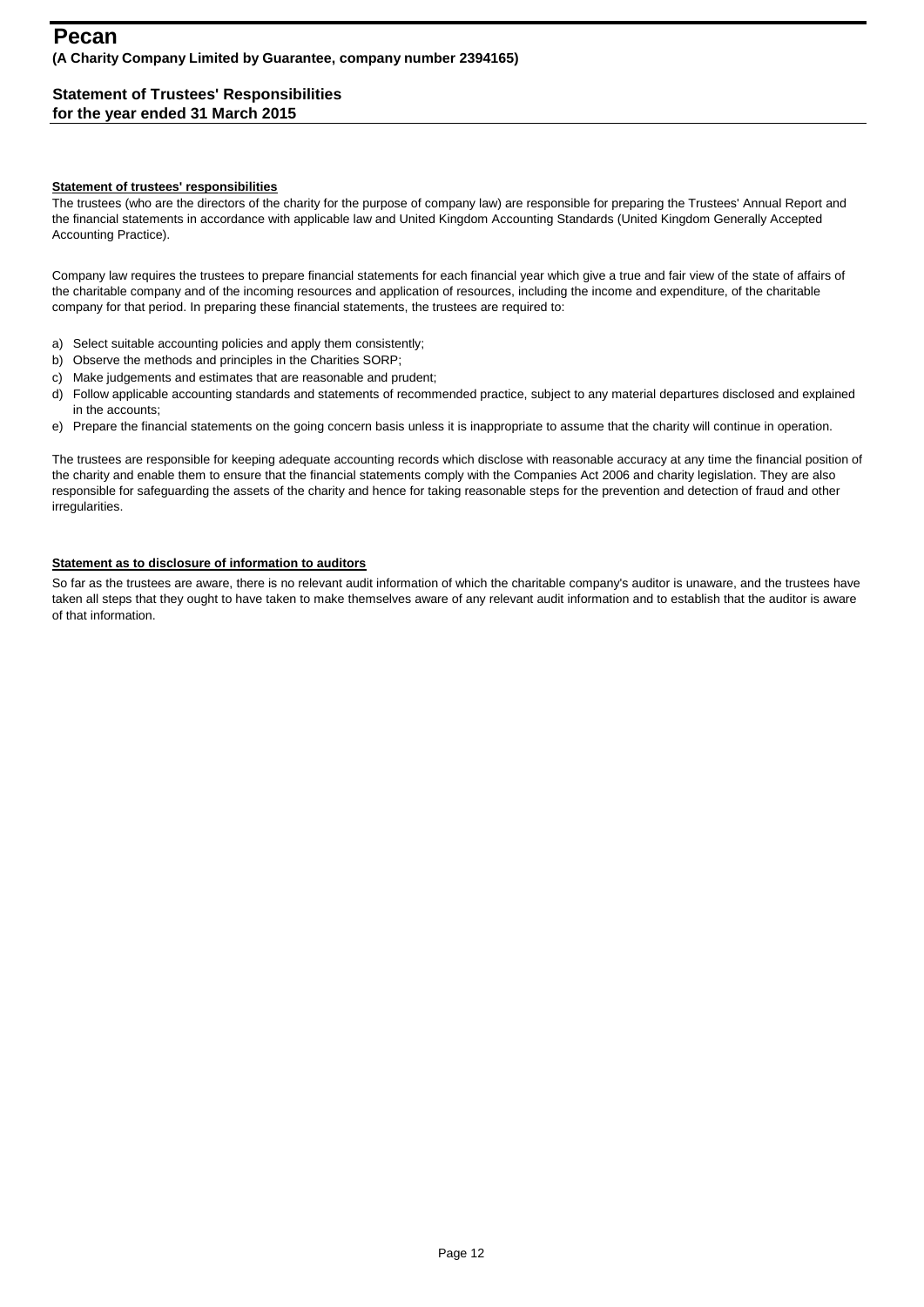# **Independent Auditors' Report** to the Members of Pecan

We have audited the financial statements of Pecan for the year ended 31 March 2015 set out on pages 14 to 22. The financial reporting framework that has been applied in their preparation is applicable law and United Kingdom Accounting Standards (United Kingdom Generally Accepted Accounting Practice) as modified by the Financial Reporting Standard for Smaller Entities (effective April 2008).

This report is made solely to the company's members as a body, in accordance with Chapter 3 of Part 16 of the Companies Act 2006. Our audit work has been undertaken so that we might state to the company's members those matters we are required to state to them in an auditors' report and for no other purpose. To the fullest extent permitted by law, we do not accept or assume responsibility to anyone other than the company and the company's members as a body, for our audit work, for this report, or for the opinions we have formed.

### Respective responsibilities of trustees and auditors

As explained more fully in the Statement of Trustees' Responsibilities set out on page 12 the charity's trustees (who are also the directors of the company for the purposes of company law) are responsible for the preparation of the financial statements and for being satisfied that they give a true and fair view.

We have been appointed auditor under the Companies Act 2006 and report in accordance with that Act. Our responsibility is to audit and express an opinion on the financial statements in accordance with applicable law and International Standards on Auditing (UK and Ireland). Those standards require us to comply with the Auditing Practices Board's (APB) Ethical Standards for Auditors, including APB Ethical Standard Provisions Available for Small Entities, in the circumstances set out in note 3 to the financial statements.

### Scope of the audit of the financial statements

An audit involves obtaining evidence about the amounts and disclosures in the financial statements sufficient to give reasonable assurance that the financial statements are free from material misstatement, whether caused by fraud or error. This includes an assessment of: whether the accounting policies are appropriate to the charitable company's circumstances and have been consistently applied and adequately disclosed; the reasonableness of significant accounting estimates made by the trustees; and the overall presentation of the financial statements. In addition, we read all the financial and non-financial information in the Trustees' Report to identify material inconsistencies with the audited financial statements. If we become aware of any apparent material misstatements or inconsistencies we consider the implications for our report.

### Opinion on financial statements

In our opinion the financial statements:

- give a true and fair view of the state of the charitable company's affairs as at 31 March 2015 and of its incoming resources and application of resources, including its income and expenditure, for the year then ended;
- have been properly prepared in accordance with United Kingdom Generally Accepted Accounting Practice applicable to Smaller Entities; and
- have been prepared in accordance with the Companies Act 2006.

### Opinion on other matter prescribed by the Companies Act 2006

In our opinion the information given in the Trustees' Annual Report for the financial year for which the financial statements are prepared is consistent with the financial statements.

### Matters on which we are required to report by exception

- We have nothing to report in respect of the following matters where the Companies Act 2006 requires us to report to you if, in our opinion:
- adequate accounting records have not been kept or returns adequate for our audit have not been received from branches not visited by us; or
- $\bullet$ the financial statements are not in agreement with the accounting records and returns; or
- $\bullet$ certain disclosures of trustees' remuneration specified by law are not made; or
- ٠ we have not received all the information and explanations we require for our audit; or
- the trustees were not entitled to prepare the financial statements in accordance with the small companies regime and take advantage of the small companies exemption in preparing the directors' report.

**Anthony Armstrong FCA (Senior Statutory Auditor)** Armstrong & Co **Chartered Accountants & Statutory Auditors** 15 September 2015

4a Printing House Yard **Hackney Road** London E2 7PR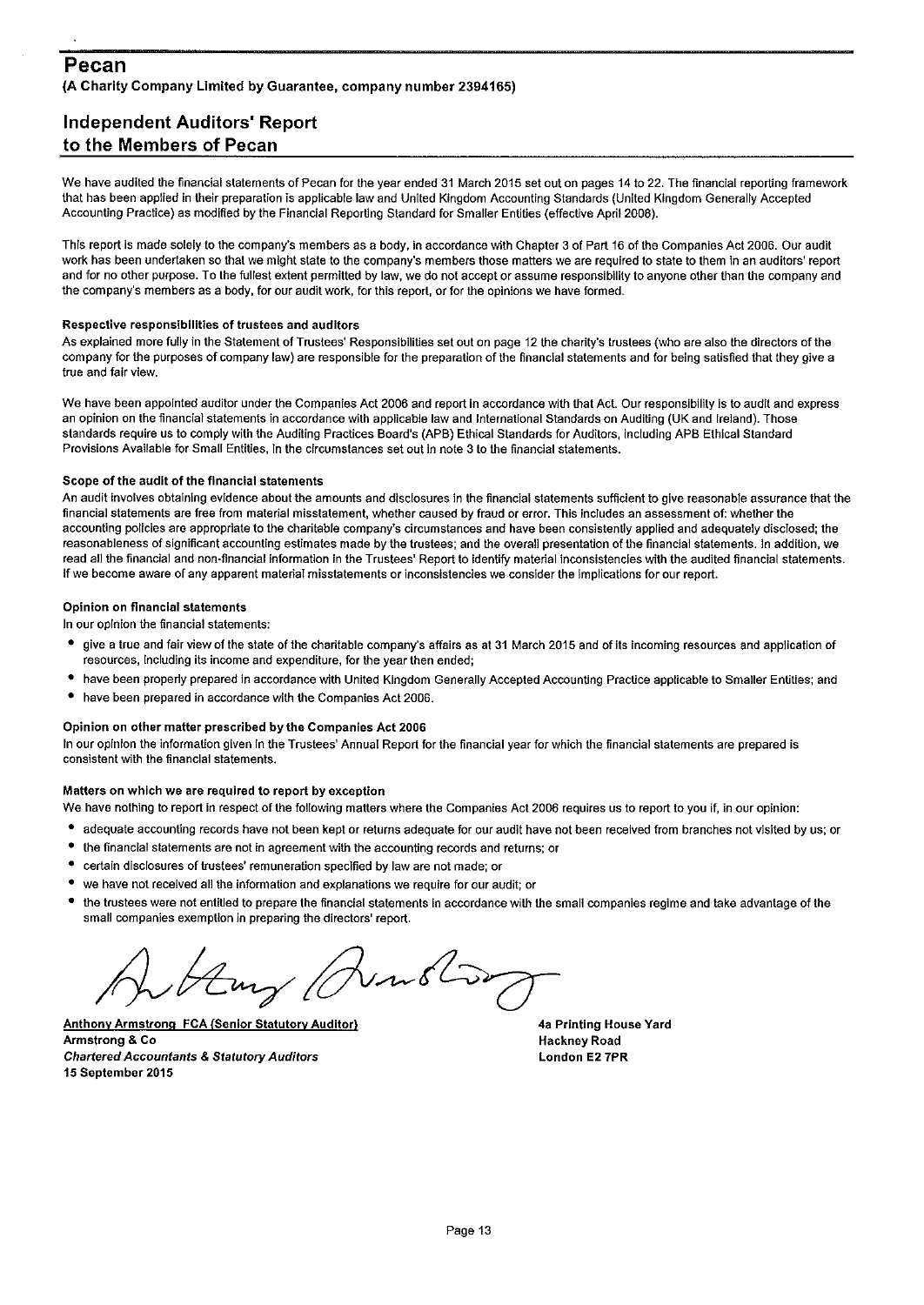# **Statement of Financial Activities**

# *incorporating the income and expenditure account*

**for the year ended 31 March 2015**

|                                                                    |                |                                     |                                   |                                  | 2015               | 2014               |
|--------------------------------------------------------------------|----------------|-------------------------------------|-----------------------------------|----------------------------------|--------------------|--------------------|
|                                                                    |                | <b>Unrestricted</b><br><b>Funds</b> | <b>Restricted</b><br><b>Funds</b> | <b>Endowment</b><br><b>Funds</b> | <b>Total Funds</b> | <b>Total Funds</b> |
|                                                                    | <b>Notes</b>   | £                                   | £                                 | £                                | £                  | £                  |
| <b>Incoming resources</b>                                          |                |                                     |                                   |                                  |                    |                    |
| Voluntary income                                                   | 4              | 143,914                             | 27,185                            |                                  | 171,099            | 130,741            |
| Activities for generating funds                                    | 5              |                                     |                                   |                                  |                    | 46,664             |
| Investment income                                                  | 6              | 10,002                              |                                   |                                  | 10,002             | 233                |
| Incoming resources from charitable                                 |                |                                     |                                   |                                  |                    |                    |
| activities                                                         | $\overline{7}$ | 119,011                             | 486,919                           |                                  | 605,930            | 642,442            |
| Other incoming resources                                           | 8              |                                     |                                   |                                  |                    | 15,503             |
| <b>Total incoming resources</b>                                    |                | 272,927                             | 514,104                           |                                  | 787,031            | 835,583            |
|                                                                    |                |                                     |                                   |                                  |                    |                    |
| <b>Resources expended</b>                                          |                |                                     |                                   |                                  |                    |                    |
| Charitable activities                                              | 9              | 294,453                             | 496,370                           |                                  | 790,823            | 795,550            |
| Governance costs                                                   | 11             | 3,956                               | 4,306                             |                                  | 8,262              | 8,444              |
| Other resources expended                                           | 12             |                                     |                                   |                                  | $\blacksquare$     | 178,106            |
| Endowment expenses                                                 | 13             |                                     |                                   | 3,374                            | 3,374              | 4,095              |
| <b>Total resources expended</b>                                    |                | 298,409                             | 500,676                           | 3,374                            | 802,459            | 986,195            |
| Surplus/(deficit) on ordinary activities<br>before funds transfers |                | (25, 482)                           | 13,428                            | (3, 374)                         | (15, 428)          | (150, 612)         |
| Gross transfers between funds                                      |                |                                     |                                   |                                  |                    |                    |
| General to restricted                                              | 21             | (4,001)                             | 4,001                             |                                  |                    |                    |
| Gains/(losses) on investment assets                                | 16             | 17,926                              |                                   |                                  | 17,926             |                    |
| Net movement in funds                                              |                | (11, 557)                           | 17,429                            | (3, 374)                         | 2,498              | (150, 612)         |
| Total funds brought forward                                        |                | 905,448                             | 54,423                            | 128,239                          | 1,088,110          | 1,238,722          |
| <b>Total funds carried forward</b>                                 |                | 893,891                             | 71,852                            | 124,865                          | 1,090,608          | 1,088,110          |
|                                                                    |                |                                     |                                   |                                  |                    |                    |

The statement of financial activities incorporates an income and expenditure account.

The accompanying accounting policies and notes form an integral part of these financial statements.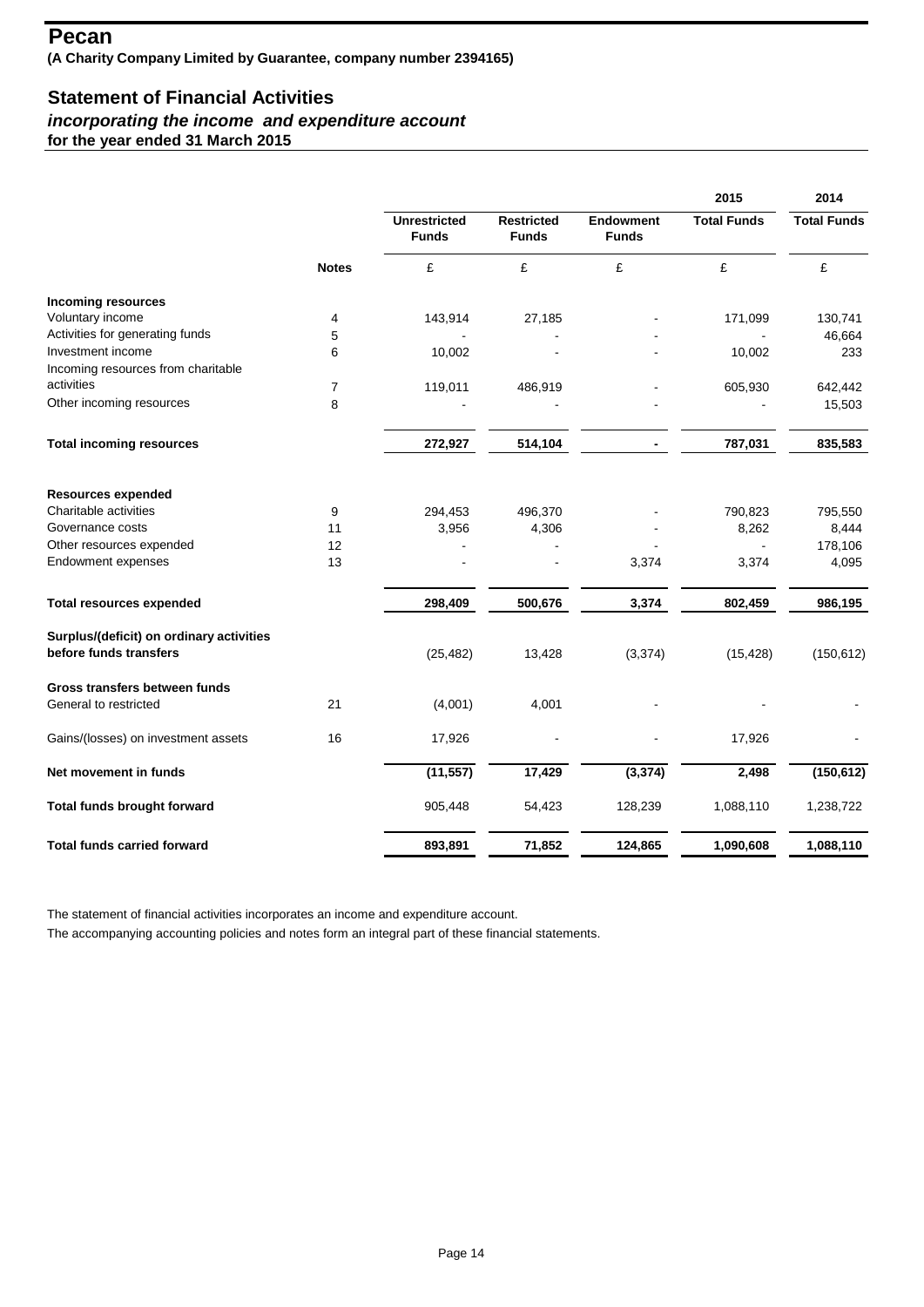## Pecan

(A Charity Company Limited by Guarantee, company number 2394165)

# **Balance Sheet**

as at 31 March 2015

|                                   |              | 31 March 2015 |           | 31 March 2014 |           |
|-----------------------------------|--------------|---------------|-----------|---------------|-----------|
|                                   | <b>Notes</b> | £             | £         | £             | £         |
| <b>Fixed assets</b>               |              |               |           |               |           |
| Tangible fixed assets             | 15           |               | 528,569   |               | 539,955   |
| Investments                       | 16           |               | 217,926   |               |           |
|                                   |              |               | 746,495   |               | 539,955   |
| <b>Current assets</b>             |              |               |           |               |           |
| Debtors                           | 17           | 50,228        |           | 74,351        |           |
| Cash at bank and In hand          | 18           | 331,058       |           | 519,475       |           |
|                                   |              | 381,286       |           | 593,826       |           |
| <b>Creditors: amounts falling</b> |              |               |           |               |           |
| due within one year               | 19           | 37,173        |           | 45,671        |           |
| <b>Net current assets</b>         |              |               | 344,113   |               | 548,155   |
| <b>Net assets</b>                 |              |               | 1,090,608 |               | 1,088,110 |
| Funds                             |              |               |           |               |           |
| General funds                     |              | 490,187       |           | 493,732       |           |
| Designated funds                  | 20           | 403,704       |           | 411,716       |           |
| <b>Total unrestricted funds</b>   |              |               | 893,891   |               | 905,448   |
| Restricted funds                  | 21           |               | 71,852    |               | 54,423    |
| <b>Endowment funds</b>            |              |               | 124,865   |               | 128,239   |
| <b>Total funds</b>                | 22           |               | 1,090,608 |               | 1,088,110 |

These financial statements have been prepared in accordance with the special provisions of Part 15 of the Companies Act 2006 relating to small companies and with the Financial Reporting Standard for Smaller Entities (effective April 2008).

,<br>he tmֲlstees oֲn 15 September 2015 and signed on their behalf by: Approved Cano ( Paul Jones Aderemi )kesho **Trustee Trustee** 

The notes on pages 16 to 22 form part of these accounts.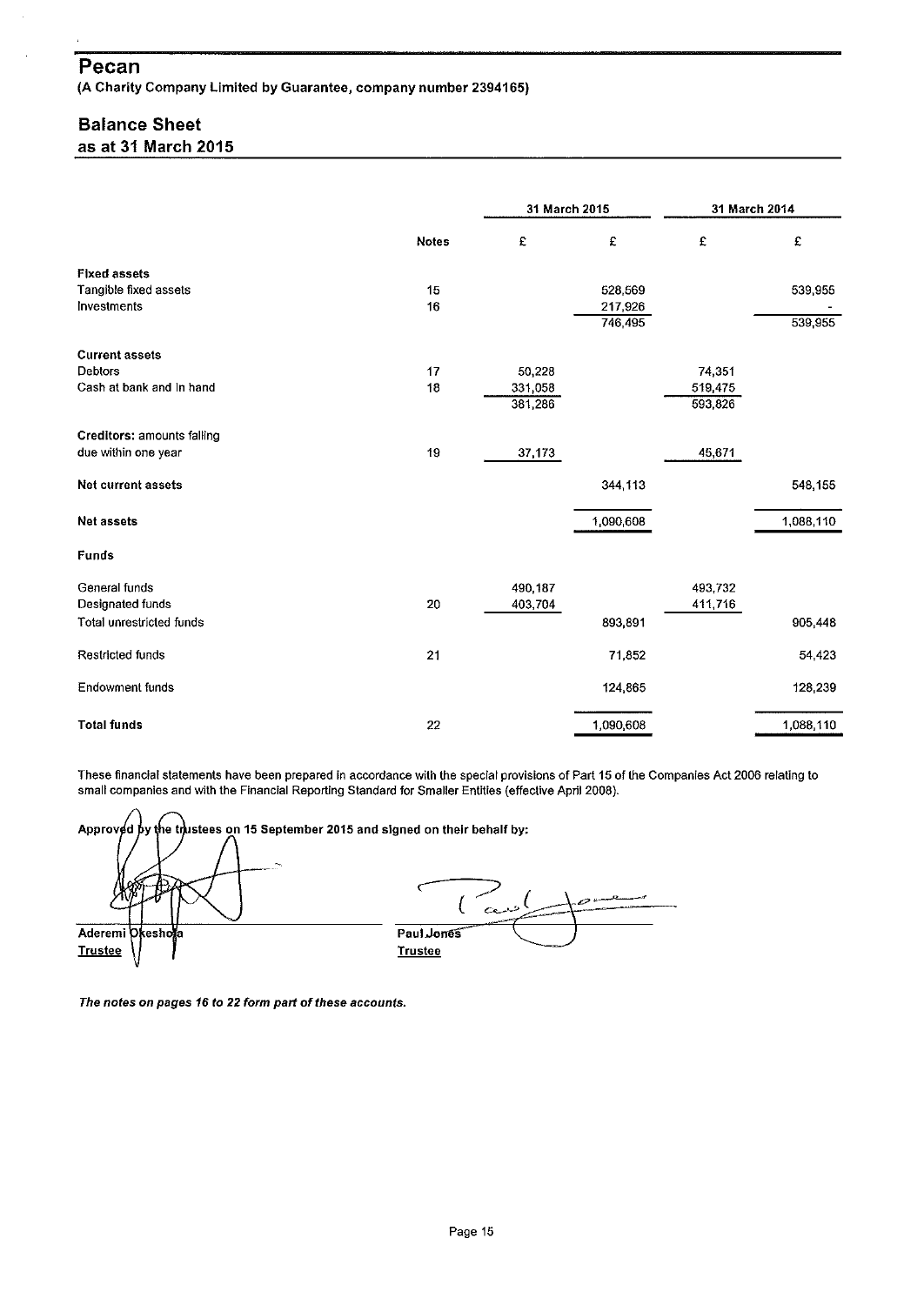### **Accounting Policies for the year ended 31 March 2015**

### **1 Accounting policies**

### **Accounting Convention**

a) the Financial Reporting Standard for Smaller Entities (effective April 2008); The financial statements have been prepared under the historical cost convention and in accordance with:

b) the recommendations of the Statement of Recommended Practice 'Accounting and Reporting by Charities' (SORP 2005), published in March 2005.

c) the Companies Act 2006.

### **Incoming Resources**

Incoming resources are the amounts derived from the provision of charitable services, the receipt of gifts, subscriptions and grants falling within the charity's ordinary activities and are shown net of VAT where applicable.

### **Endowment funds**

Endowment funds are restricted funds which are capital in nature. Permanent endowments exist where there is no power to convert the capital into income. The funds can reduce where there are decreases in value, either by losses or depreciation, of assets represented by

### **Restricted Funds**

Restricted funds are to be used for specified purposes as laid down by the funder. Direct and support expenditure which meets these criteria are identified to the fund together with a fair allocation of other costs.

### **Unrestricted Funds**

Unrestricted funds are funds received which have no restrictions placed on their use and are available as general funds.

### **Designated Funds**

Designated funds are unrestricted funds earmarked by the trustees for particular purposes.

### **Revenue grants**

Revenue grants are credited to incoming resources on the earlier of when they are received or when they are due. If they relate to a specified future period they are deferred.

### **Allocation of costs**

Costs are allocated directly to projects where they can be identified as relating solely to that project. Other costs are allocated between the funds based on staff time spent on the fund activities or other appropriate criteria.

### **Governance costs**

These are costs associated with the governance arrangements of the charity which relate to the general running of the charity as opposed to those costs associated with fundraising or charitable activity.

### **Tangible Fixed Assets**

Tangible fixed assets are stated at cost less depreciation. Depreciation is provided at the following annual rates in order to write off each asset over its estimated useful life.

| Land & buildings     | - 2% on cost    |
|----------------------|-----------------|
| Office equipment     | $-50\%$ on cost |
| Furniture & fittings | $-25%$ on cost  |
| Motor vehicles       | $-25%$ on cost  |

Items of equipment are only capitalised where the purchase price exceeds £1,000.

### **Stocks**

Stock is valued at the lower of cost and net realisable value, after making due allowance for obsolete and slow moving items.

### **Pensions**

The charity operates defined contribution schemes which are administered by outside independent pensions providers. Contributions payable for the year are charged to the Statement of Financial Activities.

### **2 Incoming resources**

The incoming resources and surplus are attributable to the principal activities of the charity.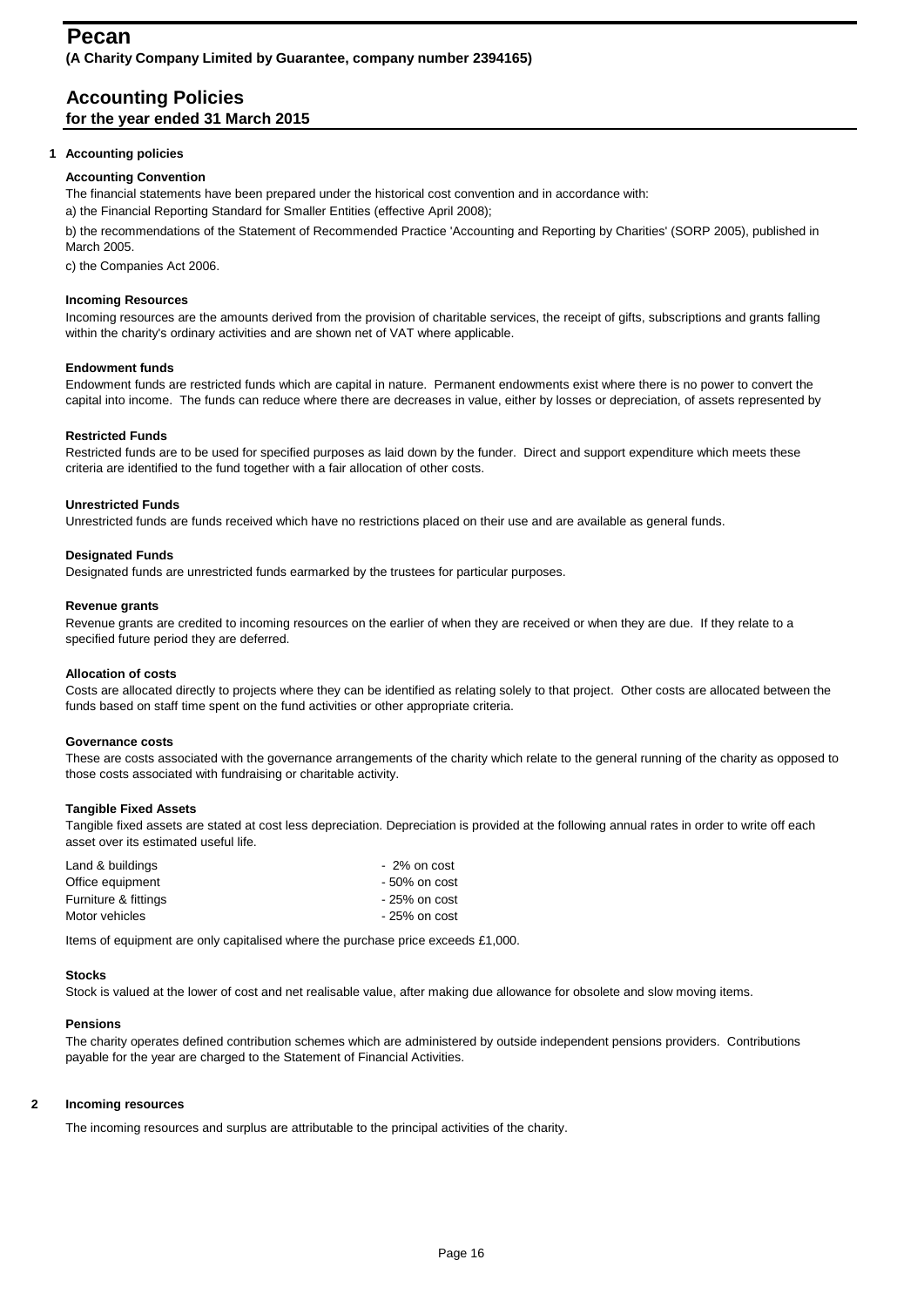| 3 Net incoming resources                          | 2015                     | 2014   |
|---------------------------------------------------|--------------------------|--------|
| Net incoming resources are stated after charging: | £                        |        |
| Auditors fees - audit services                    | 3.000                    | 3.000  |
| Auditors fees - other services                    | 6.700                    | 1.000  |
| Depreciation - owned assets                       | 13.386                   | 25.948 |
| Trustees' emoluments                              | $\overline{\phantom{0}}$ |        |

Emoluments include salaries, fees, bonuses, expense allowances and estimated non-cash benefits receivable. All trustees serve in a voluntary capacity and do not receive payment for their services.

### **APB Ethical Standard - Provisions available for small entities**

In common with many other charities of our size and nature we use our auditors to assist with the preparation of the financial statements and to provide advice relating to statutory and regulatory compliance.

### **Expenditure areas in accounts**

| <b>Name</b>                                                        | <b>Projects at Pecan</b>                   |
|--------------------------------------------------------------------|--------------------------------------------|
| Central<br>Donations, fundraising, rental & investment income etc. |                                            |
| <b>Community Development</b>                                       | Ignition, Foodbank and Hourbank.           |
| Employability                                                      | National Careers Service, Southwark Works. |
| <b>Basic skills</b>                                                | None.                                      |
| Resettlement                                                       | Moving On.                                 |

|   |                                                 |                     |                   | 2015           | 2014           |
|---|-------------------------------------------------|---------------------|-------------------|----------------|----------------|
|   | 4 Voluntary income                              | <b>Unrestricted</b> | <b>Restricted</b> | <b>Total</b>   | <b>Total</b>   |
|   |                                                 | £                   | £                 | £              | £              |
|   | Donations & gifts                               | 140,258             | 27,185            | 167,443        | 129,322        |
|   | Tax reclaimed                                   | 3,656               |                   | 3,656          | 1,419          |
|   |                                                 | 143,914             | 27,185            | 171,099        | 130,741        |
|   |                                                 |                     |                   | 2015           | 2014           |
|   | 5 Activities for generating funds               | <b>Unrestricted</b> | <b>Restricted</b> | <b>Total</b>   | <b>Total</b>   |
|   |                                                 | £                   | £                 | £              | £              |
|   | Rental income                                   |                     |                   | $\blacksquare$ | 46,664         |
|   |                                                 |                     |                   | $\blacksquare$ | 46,664         |
|   |                                                 |                     |                   | 2015           | 2014           |
| 6 | <b>Investment income</b>                        | <b>Unrestricted</b> | <b>Restricted</b> | <b>Total</b>   | <b>Total</b>   |
|   |                                                 | £                   | £                 | £              | £              |
|   | <b>Bank interest</b>                            | 6,740               |                   | 6,740          | 233            |
|   | Dividend income                                 | 3,262               |                   | 3,262          | $\blacksquare$ |
|   |                                                 | 10,002              | $\blacksquare$    | 10,002         | 233            |
|   |                                                 |                     |                   | 2015           | 2014           |
|   | 7 Incoming resources from charitable activities | <b>Unrestricted</b> | <b>Restricted</b> | <b>Total</b>   | <b>Total</b>   |
|   |                                                 | £                   | £                 | £              | £              |
|   | Contract income (See note 31)                   | 119,011             | 486,919           | 605,930        | 642,442        |
|   |                                                 | 119,011             | 486,919           | 605,930        | 642,442        |
|   |                                                 |                     |                   | 2015           | 2014           |
| 8 | Other incoming resources                        | Unrestricted        | Restricted        | <b>Total</b>   | <b>Total</b>   |
|   |                                                 | £                   | £                 | £              | £              |
|   | VAT refund                                      |                     |                   | $\blacksquare$ | 15,503         |
|   |                                                 |                     | $\blacksquare$    | $\blacksquare$ | 15,503         |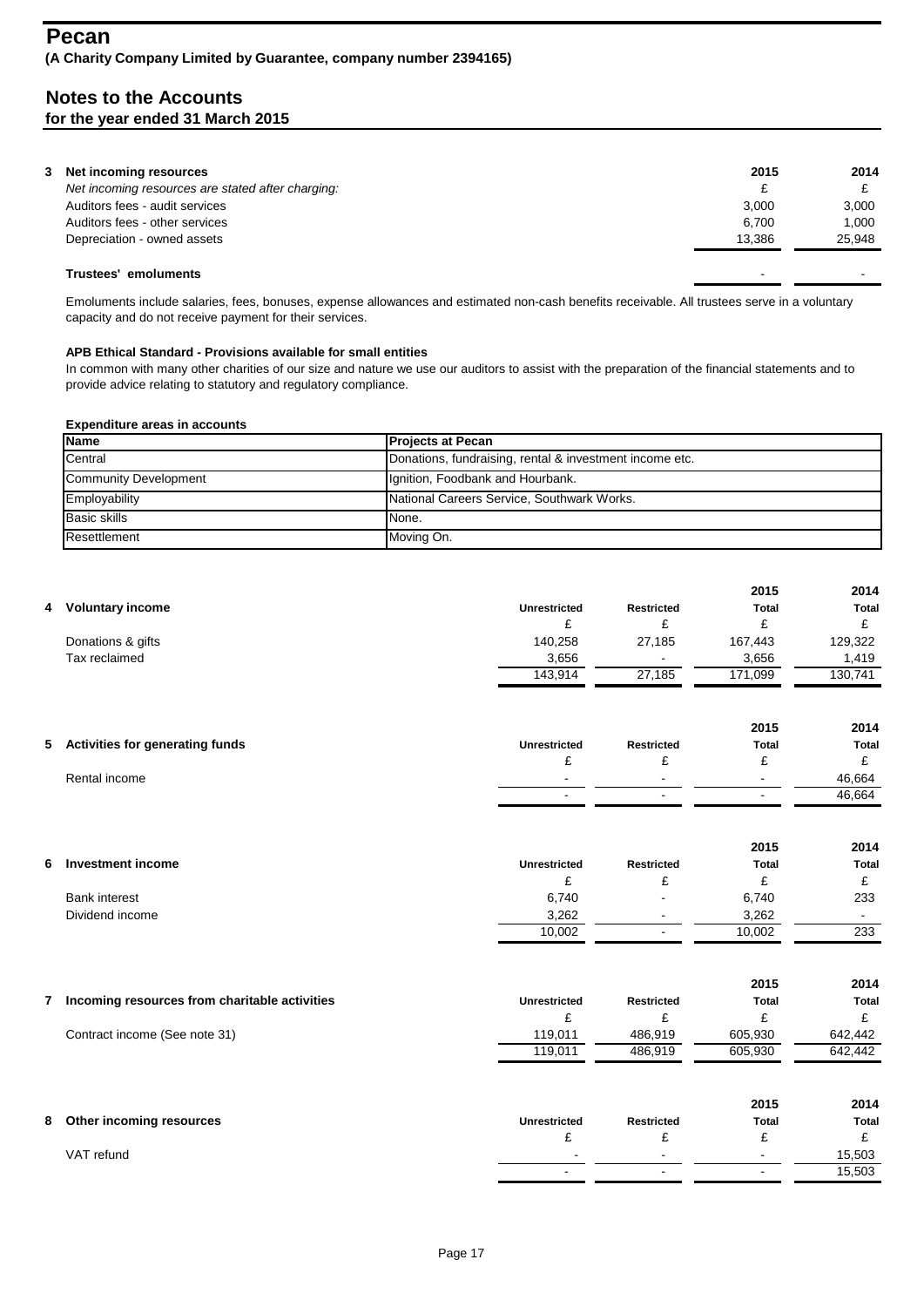| 9 Charitable activities      | Direct project<br>costs<br>c. | Human<br><b>Resources</b><br>c | <b>Premises</b> | Support<br>£ | 2015<br><b>Total</b><br>£ | 2014<br>Total |
|------------------------------|-------------------------------|--------------------------------|-----------------|--------------|---------------------------|---------------|
| Central                      | 3.314                         | 128,560                        | (6, 195)        | 19.276       | 144.955                   | 135,263       |
| <b>Community Development</b> | 8.886                         | 111.427                        | 14.774          | 14.602       | 149.689                   | 112.167       |
| Employability                | 28,996                        | 160.048                        | 12.001          | 34.791       | 235.836                   | 284,154       |
| Resettlement                 | 9.563                         | 196.506                        | 13.204          | 37.101       | 256.374                   | 263,965       |
| Other                        | 97                            | .565                           | 407             | 1,900        | 3,969                     |               |
|                              | 50.856                        | 598.106                        | 34.191          | 107.670      | 790.823                   | 795,549       |

|                                        |           | Management |                   |                          | 2015         | 2014         |
|----------------------------------------|-----------|------------|-------------------|--------------------------|--------------|--------------|
| <b>Analysis of Support costs</b><br>10 | Overheads | services   | <b>IT support</b> | <b>Fundraising</b>       | <b>Total</b> | <b>Total</b> |
|                                        | £         |            |                   |                          |              |              |
| Central                                | 2.343     | 5.637      | 11,068            | 228                      | 19.276       | 17.738       |
| <b>Community Development</b>           | 9.029     | 3.326      | 2.084             | 163                      | 14.602       | 12,038       |
| Employability                          | 23.297    | 7.125      | 4.369             | $\overline{\phantom{0}}$ | 34.791       | 40.794       |
| Resettlement                           | 23,509    | 9.596      | 3.996             | $\overline{\phantom{0}}$ | 37.101       | 39,365       |
| Other                                  | 700       |            |                   | 1,200                    | 1,900        |              |
|                                        | 58.878    | 25.684     | 21.517            | 1,591                    | 107.670      | 109.935      |

|                                |                     |                   | 2015         | 2014         |
|--------------------------------|---------------------|-------------------|--------------|--------------|
| 11 Governance costs            | <b>Unrestricted</b> | <b>Restricted</b> | <b>Total</b> | <b>Total</b> |
|                                | c                   |                   | ₽            | c.           |
| Board meetings                 | 337                 | $\blacksquare$    | 337          | 591          |
| Auditors fees - audit services | 1,300               | 1.700             | 3,000        | 3,000        |
| Auditors fees - other services | 1,994               | 2,606             | 4,600        | 1,000        |
| Legal fees                     | 325                 |                   | 325          | 3,853        |
|                                | 3,956               | 4,306             | 8,262        | 8.444        |
|                                |                     |                   |              |              |

|                                  |                          |                          | 2015                     | 2014    |
|----------------------------------|--------------------------|--------------------------|--------------------------|---------|
| 12 Other resources expended      | <b>Unrestricted</b>      | Endowment                | <b>Total</b>             | Total   |
|                                  |                          |                          |                          |         |
| Loss on disposal of fixed assets | $\overline{\phantom{0}}$ | $\overline{\phantom{a}}$ | $\sim$                   | 178,106 |
|                                  | $\overline{\phantom{a}}$ |                          | $\overline{\phantom{a}}$ | 178,106 |
|                                  |                          |                          |                          |         |

During 2014 the charity sold one of its properties - 71-73 County Street at a loss of £178,106. Due to this exceptional loss there was an overall deficit of £150,611 for 2014.

| 13 Endowment expenses | 2015<br><b>Total</b> | 2014<br><b>Total</b> |
|-----------------------|----------------------|----------------------|
|                       | ₽                    | $\sim$               |
| Endowment expenditure | 3,374                | 4,095                |
|                       | 3,374                | 4,095                |

Endowment expenditure relates to depreciation on capital assets acquired with endowment funds. This endowment fund is made up of donations and statutory funding provided to contribute towards capitalised refurbishments of 121 Peckham High Street and 71-73 County Street. Depreciation associated with the improvements is charged to the endowed funds in the proportion to which they have contributed to the refurbishment. 71-73 County Street was disposed of in 2014.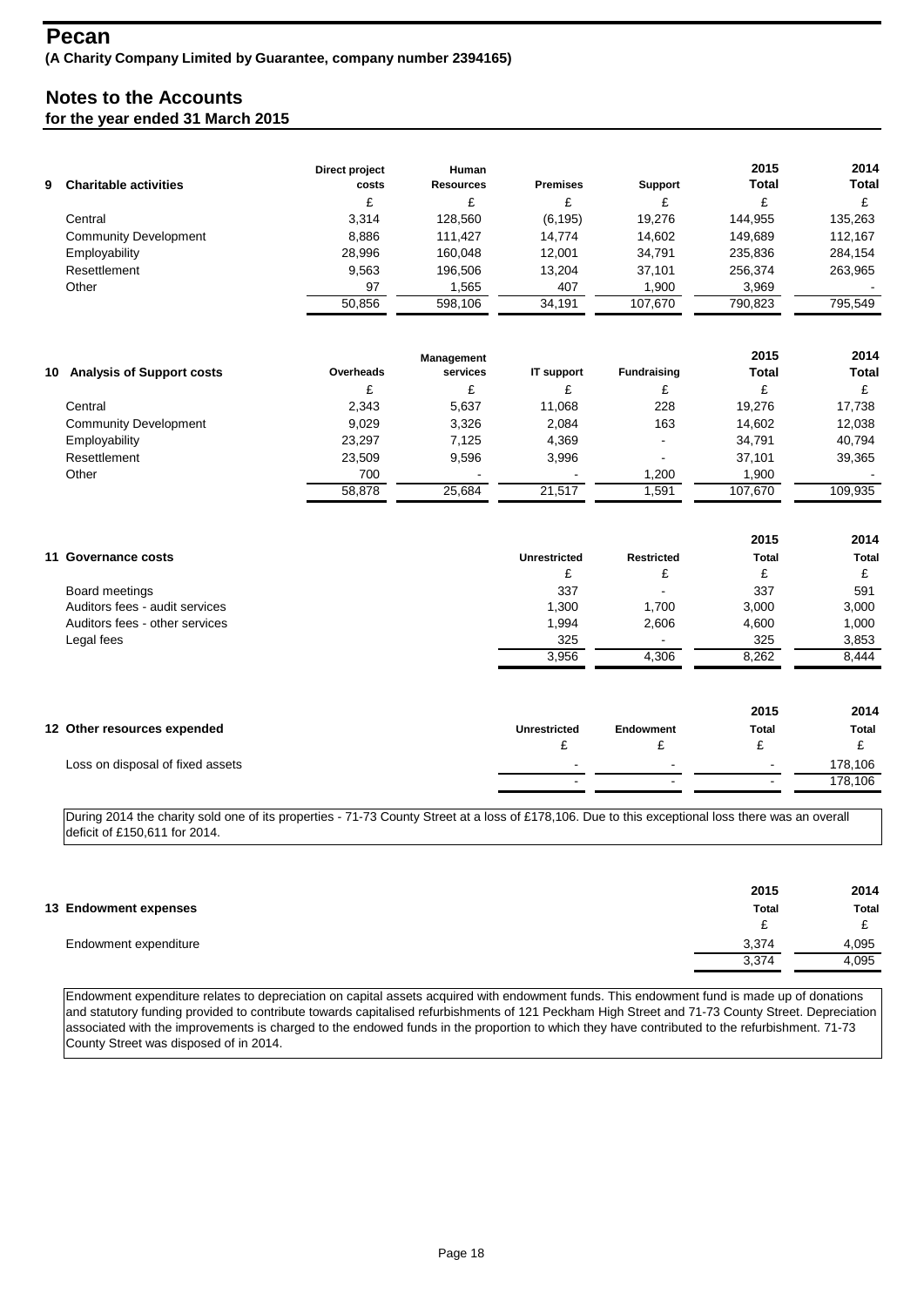| 14 Staff costs                                                                            |               |            |         | 2015       | 2014           |
|-------------------------------------------------------------------------------------------|---------------|------------|---------|------------|----------------|
|                                                                                           |               |            |         | £          | £              |
| Staff salaries                                                                            |               |            |         | 508,688    | 502,769        |
| Staff social security                                                                     |               |            |         | 36,463     | 43,354         |
| Staff pensions                                                                            |               |            |         | 24,781     | 21,503         |
|                                                                                           |               |            |         | 569,931    | 567,627        |
|                                                                                           |               |            |         |            |                |
| Average number of full time equivalent (FTE) employees and associated remuneration during |               |            |         |            |                |
| the year was:                                                                             |               |            | 2015    |            | 2014           |
|                                                                                           |               | <b>FTE</b> | Total £ | <b>FTE</b> | <b>Total £</b> |
| Employees                                                                                 | <b>Direct</b> | 22         | 406,429 | 17         | 406,074        |
|                                                                                           | Support       | 4          | 102,259 | 4          | 96,695         |
|                                                                                           | Total         | 26         | 508,688 | 21         | 502,769        |
| Number of employees at end of period:                                                     | Full-time     |            |         | 9          |                |

Employees paid in excess of £60,000 during the current year and previous year: None None None None None No remuneration was paid to any Trustee or their associates for services as a trustee during the year ended 31 March 2015 nor to 31 March 2014.

| 15 Tangible fixed assets | Land &<br>buildings | <b>Office</b><br>equipment | <b>Furniture &amp;</b><br>fittings | Motor<br>vehicles | <b>Total</b> |
|--------------------------|---------------------|----------------------------|------------------------------------|-------------------|--------------|
|                          | £                   | £                          | £                                  | £                 | £            |
| Cost                     |                     |                            |                                    |                   |              |
| As at 1 April 2014       | 656,898             | 178,785                    | 15,531                             |                   | 851,214      |
| <b>Additions</b>         |                     | $\blacksquare$             |                                    | 2,000             | 2,000        |
| As at 31 March 2015      | 656,898             | 178,785                    | 15,531                             | 2,000             | 853,214      |
| <b>Depreciation</b>      |                     |                            |                                    |                   |              |
| As at 1 April 2014       | 122,085             | 173,643                    | 15,531                             |                   | 311,259      |
| Charge for the year      | 10,138              | 2,886                      |                                    | 362               | 13,386       |
| As at 31 March 2015      | 132,223             | 176,529                    | 15,531                             | 362               | 324,645      |
| Net book value           |                     |                            |                                    |                   |              |
| As at 31 March 2015      | 524,675             | 2,256                      |                                    | 1,638             | 528,569      |
| As at 31 March 2014      | 534,813             | 5,142                      |                                    |                   | 539,955      |

| 16 Investments                                  | <b>CCLA</b> investments<br>£ | Total<br>£ |
|-------------------------------------------------|------------------------------|------------|
| <b>Market value</b>                             |                              |            |
| As at 1 April 2014                              |                              |            |
| Additions                                       | 200,000                      | 200,000    |
| <b>Revaluations</b>                             | 17,926                       | 17,926     |
| As at 31 March 2015                             | 217,926                      | 217,926    |
| Historical value at at 31 March 2015            | 200,000                      | 200,000    |
| 17 Debtors: amounts falling due within one year | 2015                         | 2014       |
|                                                 | £                            | £          |
| Operating debtors                               | 19,323                       | 58,873     |
| <b>Staff Loans</b>                              |                              | 217        |
| Accrued Income                                  | 30,905                       | 15,261     |
|                                                 | 50,228                       | 74,351     |
|                                                 |                              |            |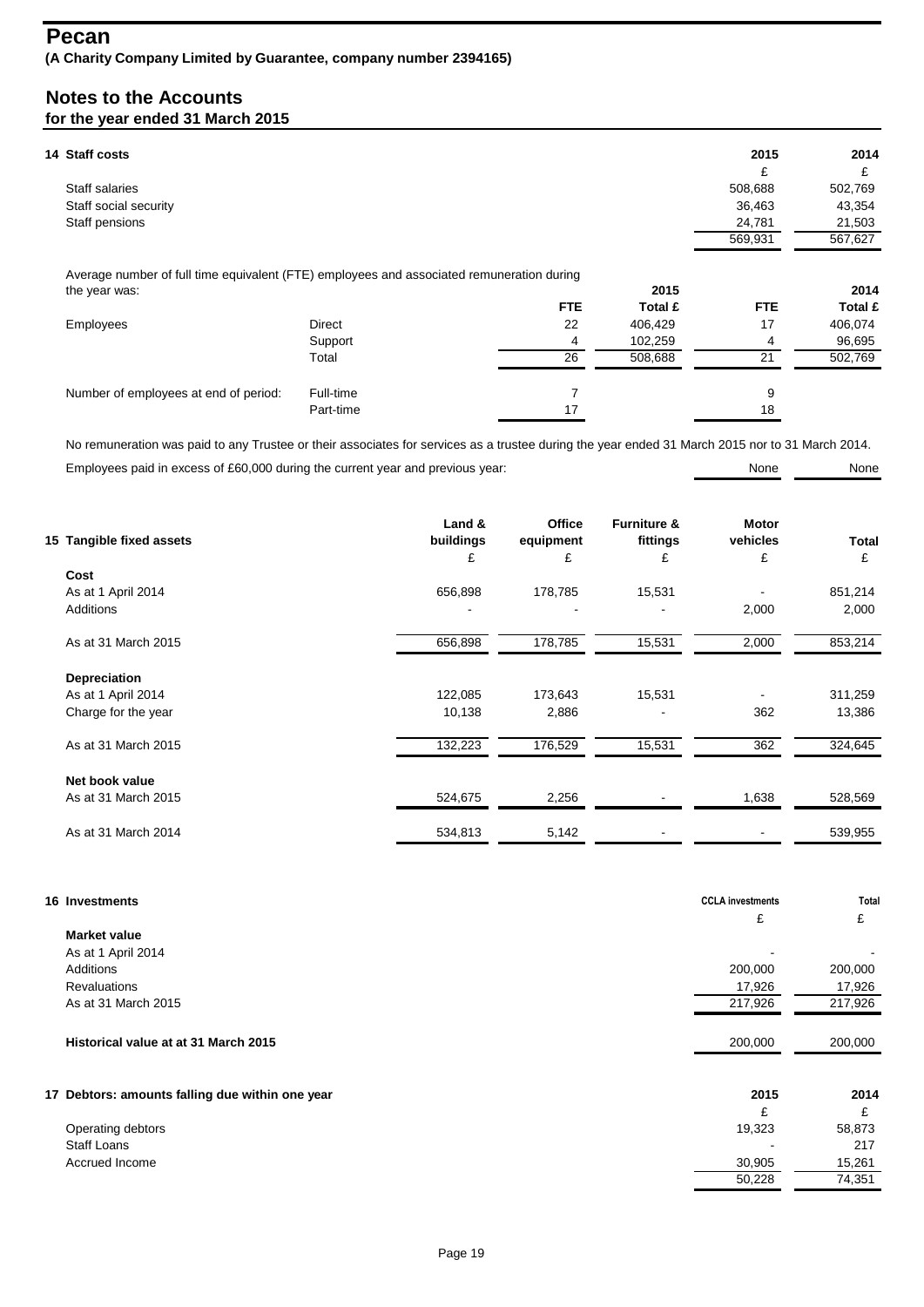### **Pecan (A Charity Company Limited by Guarantee, company number 2394165)**

## **Notes to the Accounts for the year ended 31 March 2015**

| 18 Bank and cash in hand |                                                   | 2015    | 2014    |
|--------------------------|---------------------------------------------------|---------|---------|
|                          |                                                   | £       | £       |
|                          | Bank deposit accounts                             | 300,397 | 441,065 |
| Bank current account     |                                                   | 30,276  | 77,354  |
| Petty cash               |                                                   | 385     | 1,056   |
|                          |                                                   | 331,058 | 519,475 |
|                          |                                                   |         |         |
|                          | 19 Creditors: amounts falling due within one year | 2015    | 2014    |
|                          |                                                   | £       | £       |
| Operating creditors      |                                                   | 24,632  | 34,787  |
| Credit card              |                                                   | 330     | 392     |
| <b>VAT liabilty</b>      |                                                   | (2,929) | 621     |
| Payroll & taxation       |                                                   | 9,812   | 347     |
|                          | Pension payments due                              |         | 1,966   |
| Staff wages              |                                                   |         | 375     |
| Accruals                 |                                                   | 5,328   | 7,183   |
|                          |                                                   | 37,173  | 45,671  |

| 20 Designated funds | Opening<br>balance | <b>Resources</b><br>arising | <b>Resources</b><br>utilised | Closing<br>balance |
|---------------------|--------------------|-----------------------------|------------------------------|--------------------|
|                     |                    |                             |                              |                    |
| Fixed asset fund    | 411.716            | 2,000                       | 10,012                       | 403,704            |
|                     | 411.716            | 2,000                       | 10,012                       | 403,704            |
|                     |                    |                             |                              |                    |

| <b>Fixed asset fund</b> | This fund represents the amount of charity funds locked up in freehold land and buildings and other    |
|-------------------------|--------------------------------------------------------------------------------------------------------|
|                         | fixed assets which are needed for operational purposes. The funds are carried at the net book value of |
|                         | the fixed assets at the balance sheet date, after deducting any outstanding loans, endowment funds or  |
|                         | restricted funds used to finance their acquisition.                                                    |
|                         |                                                                                                        |

|  | 21 Restricted funds   | Opening<br>balance | Incomina<br>resources | <b>Resources</b><br>expended | <b>Transfers &amp;</b><br>adjustments | Closing<br>balance |
|--|-----------------------|--------------------|-----------------------|------------------------------|---------------------------------------|--------------------|
|  |                       |                    |                       |                              |                                       |                    |
|  | Community development | 42,255             | 122.521               | 152.850                      | $\overline{\phantom{0}}$              | 11.926             |
|  | Employability         | $\sim$             | 84.730                | 88.731                       | 4,001                                 |                    |
|  | Resettlement          | 12.168             | 306.853               | 259.095                      | $\overline{\phantom{0}}$              | 59.926             |
|  |                       | 54.423             | 514.104               | 500.676                      | 4.001                                 | 71,852             |

Projects financed by restricted funds are supported by unrestricted funding where necessary. This occurs where the funding is in arrears or the incidence of expenditure on the project occurs disproportionately at the beginning of the project compared to the income flows. Where restricted projects end the year with a deficit, this is met by after year-end restricted income or transfers from unrestricted funds.

| <b>Community development</b> | Funding designated for work on the Pecan Foodbank, Hourbank and Ignition projects.                                                                                                                                                                                                               |
|------------------------------|--------------------------------------------------------------------------------------------------------------------------------------------------------------------------------------------------------------------------------------------------------------------------------------------------|
| Employability                | Funding designated for use in providing information advice and guidance (IAG) to clients on incapacity<br>benefit.                                                                                                                                                                               |
| Resettlement                 | Funding from the UK Treasury's Invest to Save budget and from Home Office Future Builders fund to<br>run the Workout pilot project to work with ex-offenders on release from prison to help them work,<br>together with a new project funded by the National Offender Management Service (NOMS). |

| 22 Net assets attributable to funds | General funds | <b>Designated</b><br>funds | Restricted<br>funds | Endowment<br>funds       | <b>Total</b> |
|-------------------------------------|---------------|----------------------------|---------------------|--------------------------|--------------|
|                                     |               |                            |                     |                          |              |
| Tangible fixed assets               | 217.926       | 403.704                    |                     | 124.865                  | 746.495      |
| Current assets                      | 291.703       | $\sim$                     | 89.583              | $\overline{\phantom{0}}$ | 381,286      |
| <b>Current liabilities</b>          | (19.442)      | $\overline{\phantom{0}}$   | (17,731)            | -                        | (37, 173)    |
| Net assets represented by funds     | 490.187       | 403.704                    | 71.852              | 124,865                  | 1,090,608    |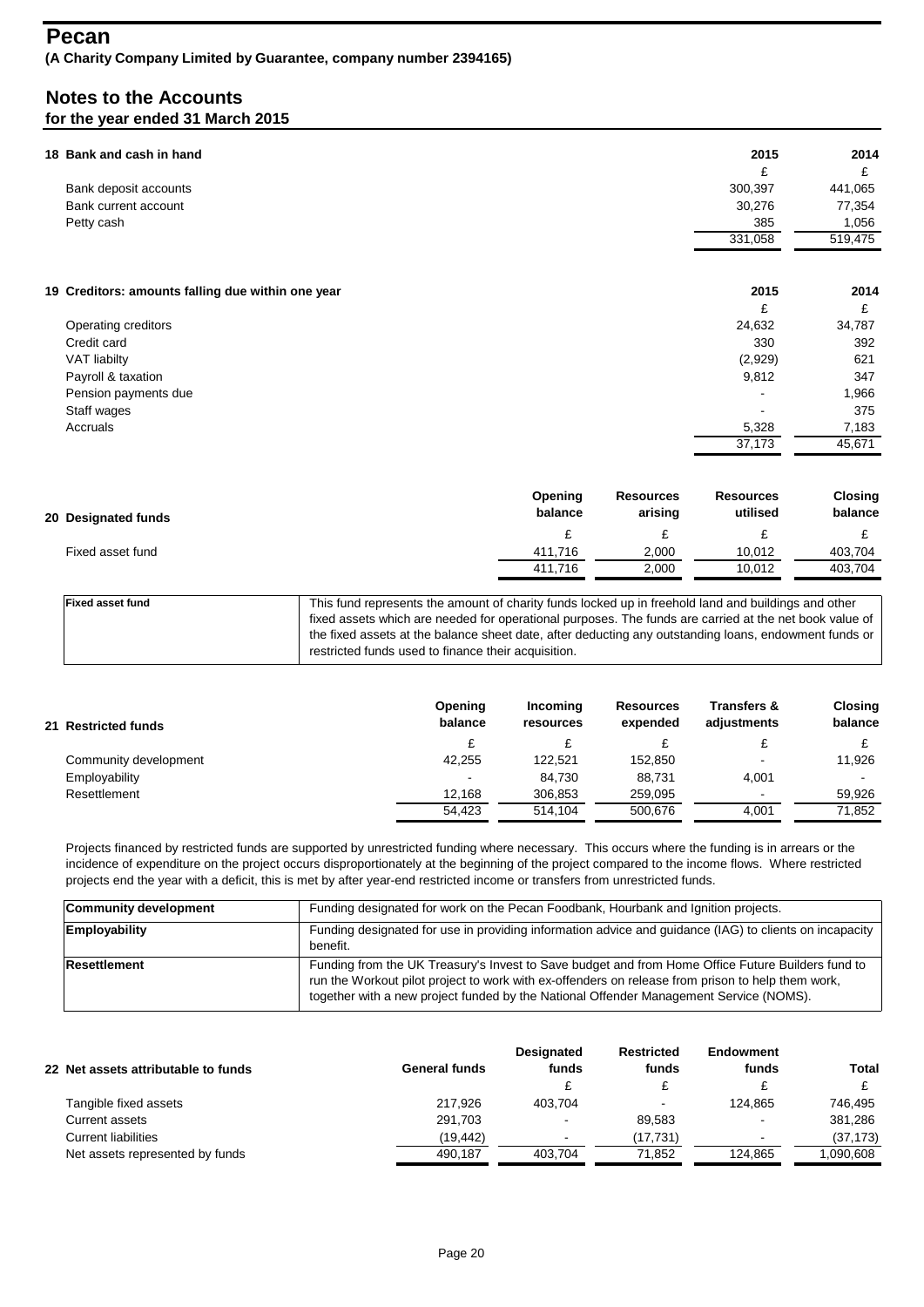### **Pecan (A Charity Company Limited by Guarantee, company number 2394165)**

**Notes to the Accounts**

### **for the year ended 31 March 2015**

### **23 Taxation**

The company is a registered charity. Accordingly it is exempt from taxation in respect of income and capital gains to the extent that these are applied to its charitable objects.

### **24 Post balance sheet events**

There were no significant post balance sheet events.

### **25 Pension commitments**

The charity contributes to employees defined contribution stakeholder pension schemes. The assets of the schemes are held separately from those of the charity in an independently administered fund.

|                                                            | 201'                                     | 2014  |
|------------------------------------------------------------|------------------------------------------|-------|
| The unpaid contributions outstanding at the year end were: | $\mathcal{L}$ . The set of $\mathcal{L}$ | 1.966 |

### **26 Other financial commitments**

### Operating lease commitments due within 12 months

At 31 March 2015, the company had annual commitments for office equipment under a non-cancellable operating lease as detailed below:

|                            | 2015  | 2014  |
|----------------------------|-------|-------|
|                            | -     | -     |
| Between two and five years | 4.975 | 4.872 |
|                            | 4.975 | 4,872 |
|                            |       |       |

### **27 Transactions with trustees**

There were no material transactions with the trustees during the year.

### **28 Contingent liabilities**

The charity had no material contingent liabilities at 31 March 2015 nor at 31 March 2014.

### **29 Related parties**

There were no disclosable related party transactions during the year.

### **30 Gifts in kind and volunteers**

During the year the charity benefited from unpaid work performed by volunteers.

| 31 Contract income breakdown   | <b>Unrestricted</b>      | <b>Restricted</b>        | 2015    |
|--------------------------------|--------------------------|--------------------------|---------|
|                                | £                        | £                        | £       |
| Food bank                      | -                        | 62.145                   | 62,145  |
| Hour Bank                      | -                        | 34,313                   | 34,313  |
| Moving on                      | $\overline{\phantom{0}}$ | 296.642                  | 296,642 |
| <b>National Career Service</b> | 119.011                  | $\overline{\phantom{0}}$ | 119.011 |
| Southwark Works Empower        | $\overline{\phantom{0}}$ | 67.134                   | 67,134  |
| Prime Plus                     | -                        | 26.684                   | 26,684  |
|                                | 119.011                  | 486.919                  | 605.930 |
|                                |                          |                          |         |